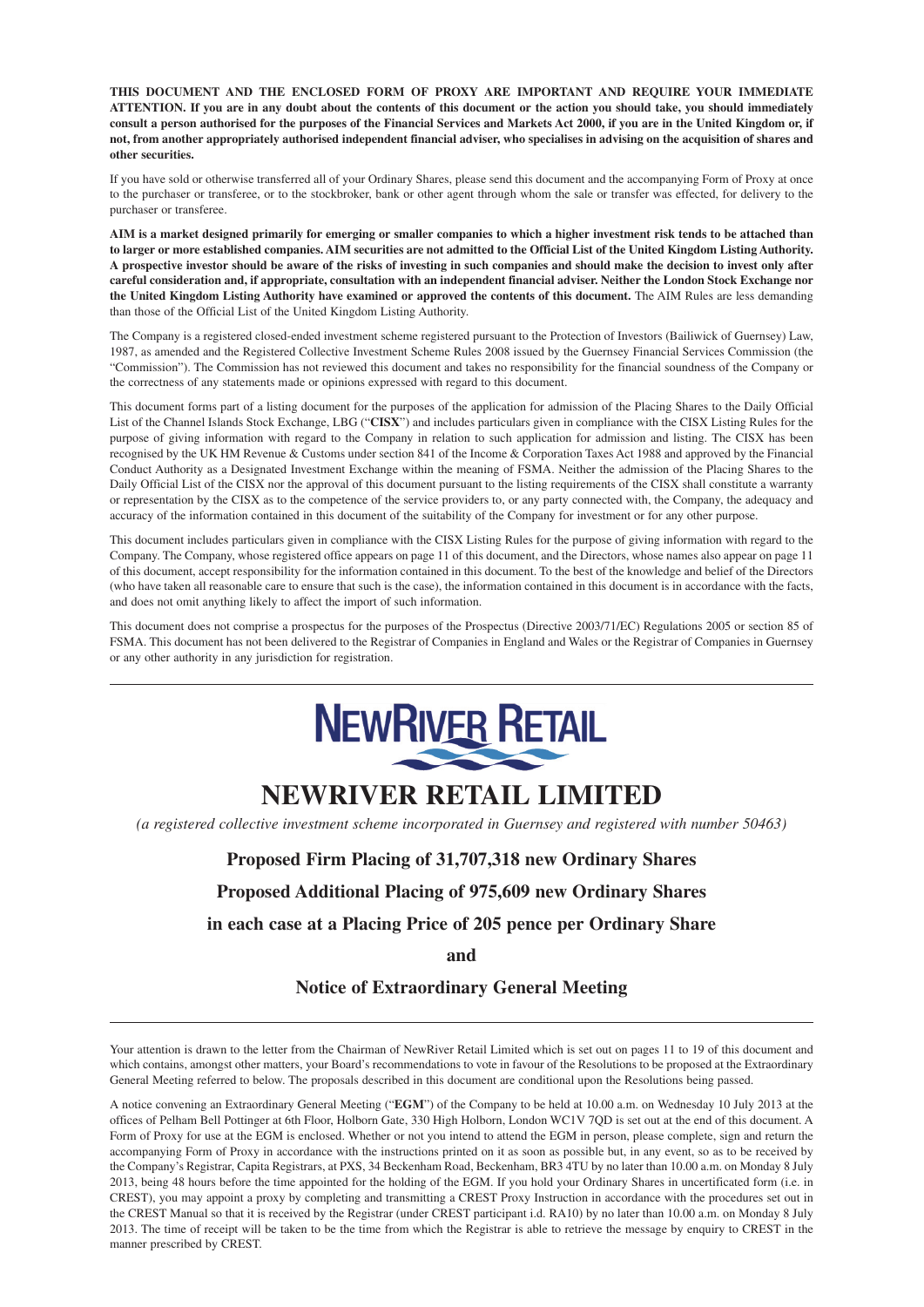Completion and posting of the Form of Proxy or completing and transmitting a CREST Proxy Instruction will not prevent you from attending and voting in person at the EGM if you wish to do so.

Cenkos Securities plc, which is authorised and regulated in the United Kingdom by the Financial Conduct Authority, is acting as nominated adviser and broker to the Company in connection with the matters described in this document. Persons receiving this document should note that Cenkos Securities plc will not be responsible to anyone other than the Company for providing the protections afforded to customers of Cenkos Securities plc, or for advising any other person on the arrangements described in this document.

Liberum Capital Limited, which is authorised and regulated in the United Kingdom by the Financial Conduct Authority, is acting as joint broker to the Company in connection with the matters described in this document. Persons receiving this document should note that Liberum Capital Limited will not be responsible to anyone other than the Company for providing the protections afforded to customers of Liberum Capital Limited, or for advising any other person on the arrangements described in this document.

Kinmont Limited, which is authorised and regulated in the United Kingdom by the Financial Conduct Authority, is acting as financial adviser to the Company in connection with the matters described in this document. Persons receiving this document should note that Kinmont Limited will not be responsible to anyone other than the Company for providing the protections afforded to customers of Kinmont Limited, or for advising any other person on the arrangements described in this document.

Cenkos Securities plc, Liberum Capital Limited and Kinmont Limited have not authorised the contents of, or any part of, this document and no liability whatsoever is accepted by Cenkos Securities plc, Liberum Capital Limited or Kinmont Limited for the accuracy of any information or opinions contained in this document or for the omission of any information.

No representation or warranty, express or implied, is made by Cenkos Securities plc, Liberum Capital Limited or Kinmont Limited as to the accuracy, completeness or verification of the information set out in this document, and nothing contained in this document is, or shall be relied upon as, a promise or representation in this respect, whether as to the past or the future. Cenkos Securities plc, Liberum Capital Limited and Kinmont Limited do not assume any responsibility for its accuracy, completeness or verification and accordingly each disclaims, to the fullest extent permitted by applicable law, any and all liability whether arising in tort, contract or otherwise which they might otherwise be found to have in respect of this document or any such statement.

If you are in any doubt about the contents of this document you should consult your accountant, legal or professional adviser or financial adviser. It should be remembered that the price of securities and the income from them can go up as well as down.

A registered collective investments scheme is not permitted to be directly offered to the public in Guernsey but may be offered to regulated entities in Guernsey or offered to the public by entities appropriately licensed under the Protection of Investors (Bailiwick of Guernsey) Law (1987), as amended. Ordinary Shares shall not be placed directly with the public in Guernsey.

The directors of the Company have taken all reasonable care to ensure that the facts stated in this document are true and accurate in all material respects and that there are no other facts the omission of which would make misleading any statement in this document, whether of facts or of opinion. All the directors accept responsibility accordingly.

In the United Kingdom, members of the public are not invited to participate in and are not eligible to take part in the Placing. Participation in the Placing is limited at all times to persons who are (i) investment professionals within the meaning of paragraph (5) of Article 19 or high net worth companies or unincorporated associations within the meaning of paragraph (2) of Article 49, of the Financial Services and Markets Act 2000 (Financial Promotion) Order 2005 (S1 2005/1529); and (ii) qualified investors within the meaning of section 86(7) of Financial Services and Markets Act 2000 (all such persons together being referred to as "**relevant persons**"). Any person who is not a relevant person should not act or rely on this document or any of its contents. Any investment, or investment activity to which this document relates is available only in the United Kingdom to relevant persons and will be engaged in only with relevant persons. By receiving this document and not returning it, you are deemed to warrant to the Company, Cenkos Securities plc, Liberum Capital Limited and Kinmont Limited that you fall within the categories of person described above.

No Ordinary Shares have been offered or sold or will be offered or sold to persons in the United Kingdom prior to publication of this document except in circumstances which have not resulted in an offer to the public in the United Kingdom within the meaning of section 102B of the FSMA.

This document is only addressed to, and the Placing is only directed at, persons in member states of the European Economic Area ("**EEA**") who are "qualified investors" within the meaning of Article 2(1) (e) of the Prospectus Directive ("**Qualified Investors**"). This document must not be acted on or relied upon in any member state of the EEA, by persons who are not Qualified Investors. Any investment or investment activity to which this document relates is available, in any member state of the EEA, only to Qualified Investors, and will be engaged in only with such persons. This document has been prepared on the basis that all offers of Placing Shares will be made pursuant to any exemption under the Prospectus Directive, as implemented in member states of the EEA, from the requirement to produce a prospectus for offers of Placing Shares. Accordingly, any person making or intending to make any offer within the EEA of or for Ordinary Shares which are not the subject of the Placing contemplated in this document should only do so in circumstances in which no obligation arises for the Company, Cenkos Securities plc, Liberum Capital Limited or Kinmont to produce a prospectus for such Placing. None of the Company, Cenkos Securities plc, Liberum Capital Limited or Kinmont has authorised, nor do they authorise, the making of any offer of Ordinary Shares through any financial intermediary, other than offers made by Cenkos Securities plc, Liberum Capital Limited or Kinmont which constitute the final placement of Ordinary Shares contemplated in this document.

In the case of any Placing Shares being offered to a financial intermediary as that term is used and defined in section 86(7) of the Financial Services and Markets Act 2000, such financial intermediary will also be deemed to have represented, acknowledged and agreed that the Placing Shares acquired by it in the Placing have not been acquired on a non-discretionary basis on behalf of, nor have they been acquired with a view to their offer or resale to, persons in circumstances which may give rise to an offer of any Placing Shares to the public other than their offer or resale in a relevant member state to qualified investors as so defined or in circumstances in which the prior consent of the Company, Cenkos and Liberum has been obtained to each such proposed offer or resale. Each of the Company, Cenkos and Liberum and their respective affiliates will rely on the truth and accuracy of the foregoing representation, acknowledgement and agreement.

This document does not constitute or form part of any offer or invitation to sell or issue, or any solicitation of any offer to purchase or subscribe for, any Placing Shares (i) in any jurisdiction in which such offer, invitation or solicitation is not authorised; (ii) in any jurisdiction in which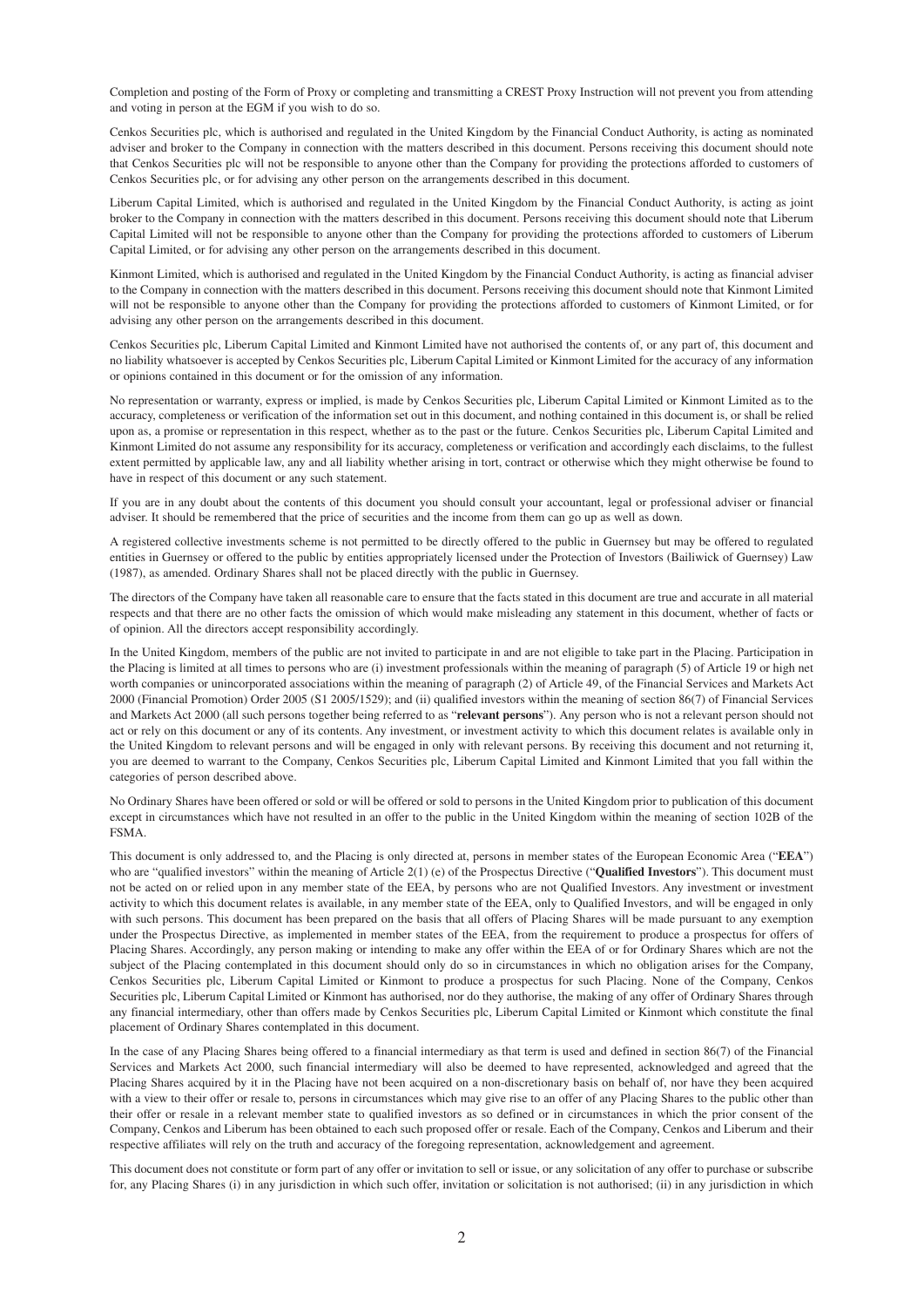the person making such offer, invitation or solicitation is not qualified to do so; or (iii) to any person to whom it is unlawful to make such offer, invitation or solicitation or invitation. The distribution of this document, the accompanying Form of Proxy and any accompanying documents, and the offer of the Placing Shares may be restricted by law. Persons into whose possession this document, the Form of Proxy and any accompanying documents come must therefore inform themselves about and observe any such restrictions. Any failure to comply with these restrictions may constitute a violation of the securities laws of any such jurisdiction. In particular, no document may be distributed, forwarded to or transmitted in, into or from the United States, Australia, Canada, Japan, South Africa or the Republic of Ireland or to any US person. Any person within the United States and any US person who obtains a copy of this document must disregard it.

No public offering of the Placing Shares is being made in any jurisdiction. No action has been or will be taken by the Company, Cenkos Securities plc or Liberum Capital Limited that would permit the offer of the Placing Shares or possession or distribution of this document, the Form of Proxy or any accompanying documents in any jurisdiction where action for that purpose is required.

The offer of the Placing Shares has not been, nor will they be, registered under the Securities Act, or with any securities regulatory authority of any state or other jurisdiction of the United States. In addition, the Company has not been, and will not be, registered under the Investment Company Act, and investors will not be entitled to the benefits of that Act. The Placing Shares may not be offered, sold, pledged or otherwise transferred or delivered within the United States or to, or for the account or benefit of, any US person. In connection with the Placing, the Placing Shares are being offered and sold only outside the United States to, and for the account or benefit of, non-US persons in "offshore transactions" within the meaning of, and in reliance on the exemption from registration provided by, Regulation S under the Securities Act.

Copies of this document will be available free of charge at the registered office of the Company in Guernsey and at the offices of Eversheds LLP at One Wood Street, London EC2V 7WS during usual business hours on any day (Saturdays, Sundays and public holidays excepted) from the date of this document for a period of 14 days or until Admission, whichever is the longer period.

The documents listed at page 20 (*Additional Information*) of this document are incorporated by reference into and form part of this document.

#### **Forward-looking statements**

All statements in this document other than statements of historical fact are, or may be deemed to be, "forward-looking statements". In some cases, these forward-looking statements may be identified by the use of forward-looking terminology, including the terms "targets", "believes", "estimates", "anticipates", "expects", "intends", "may", "will" or "should" or, in each case, their negative or other variations or comparable terminology. They appear in a number of places throughout the document and include statements regarding the intentions, beliefs or current expectations of the Company and/or Directors concerning, among other things, the trading performance, results of operations, financial condition, liquidity, prospects and dividend policy of the Company. By their nature, forward-looking statements involve risks and uncertainties because they relate to events and depend on circumstances that may or may not occur in the future. Forward-looking statements are not guarantees of future performance. The Company's actual performance, result of operations, financial condition, liquidity and dividend policy may differ materially from the impression created by the forward-looking statements contained in this document. In addition, even if the performance, results of statements contained in this document, those results or developments may not be indicative of results or developments in subsequent periods. Important factors that may cause these differences include, but are not limited to, changes in economic conditions generally; changes in interest rates and currency fluctuations; impairments in the value of the Company's assets; legislative/regulatory changes; changes in taxation regimes; the availability and cost of capital for future expenditure; the availability of suitable financing; the ability of the Group to retain and attract suitably experienced personnel and competition within the industry. Prospective investors should specifically consider the factors identified in this document which could cause actual results to differ before making an investment decision.

#### **Industry, market and other data**

Information regarding markets, market size, market share, market position, growth rates and other industry data pertaining to the Group's business and the track record of the NewRiver Management Team contained in this document consists of estimates based on data and reports compiled by professional organisations and analysts, information made public by investment vehicles previously managed by the NewRiver Management Team, on data from external sources and on the Company's and the NewRiver Management Team's knowledge of the UK real estate market. Information regarding the macroeconomic environment in the UK has been compiled from publicly available sources. In many cases, there is no readily available external information (whether from trade associations, government bodies or other organisations) to validate market-related analyses and estimates, requiring the Company to rely on internally developed estimates. The Company takes responsibility for compiling, extracting and reproducing market or other industry data from external sources, including third parties or industry or general publications, but neither the Company, Cenkos Securities plc, Liberum Capital Limited nor Kinmont Limited has independently verified that data. The Company gives no assurance as to the accuracy and completeness of, and takes no further responsibility for, such data. Similarly, while the Company believes its and the NewRiver Management Team's internal estimates to be reasonable, they have not been verified by any independent sources and the Company cannot give any assurances as to their accuracy.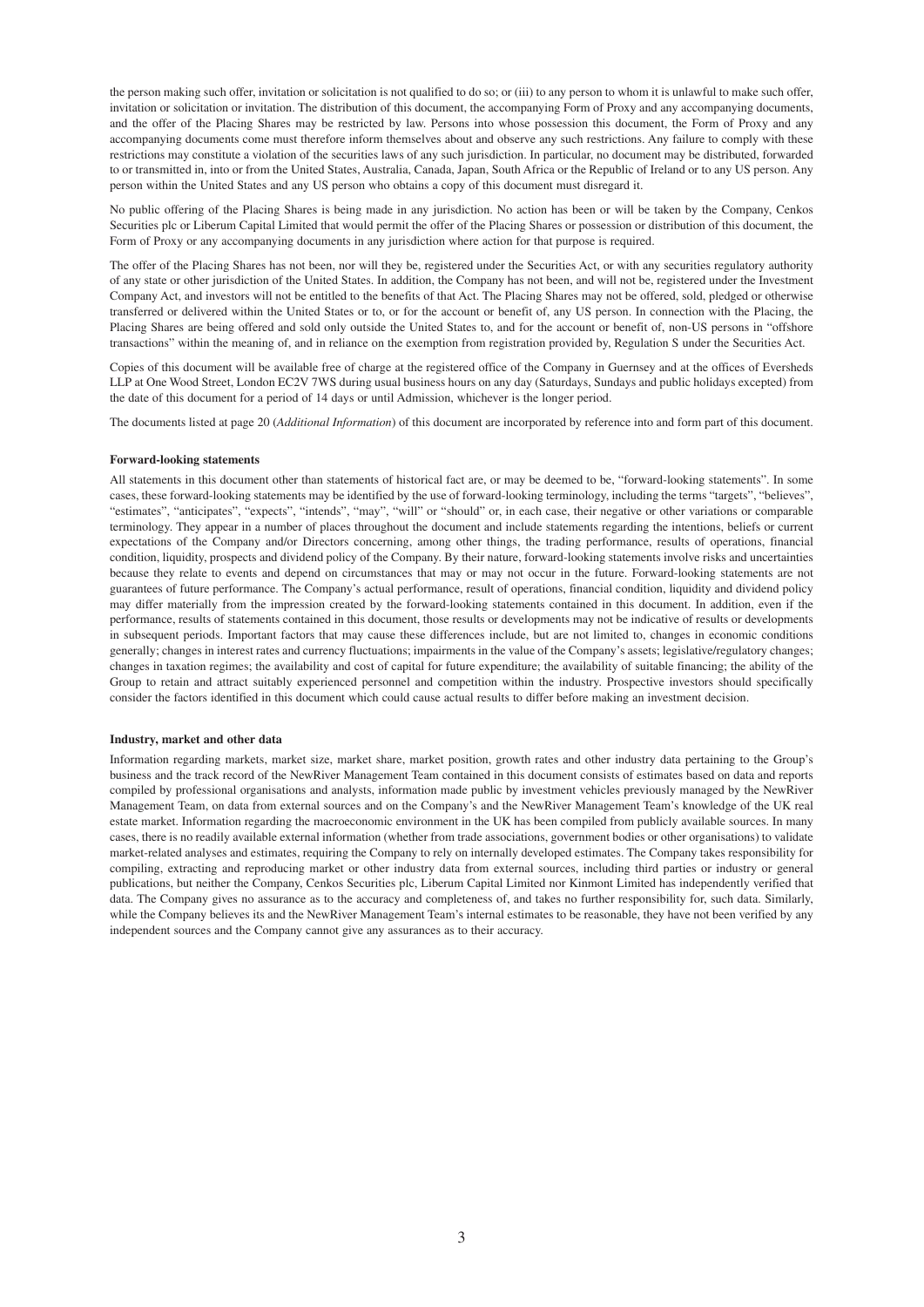# **CONTENTS**

|                                                | Page |
|------------------------------------------------|------|
| <b>Definitions</b>                             | 5    |
| <b>Placing statistics</b>                      | 10   |
| <b>Expected timetable of principal events</b>  | 10   |
| Letter from the Chairman                       | 11   |
| <b>Additional information</b>                  | 20   |
| <b>Notice of Extraordinary General Meeting</b> | 21   |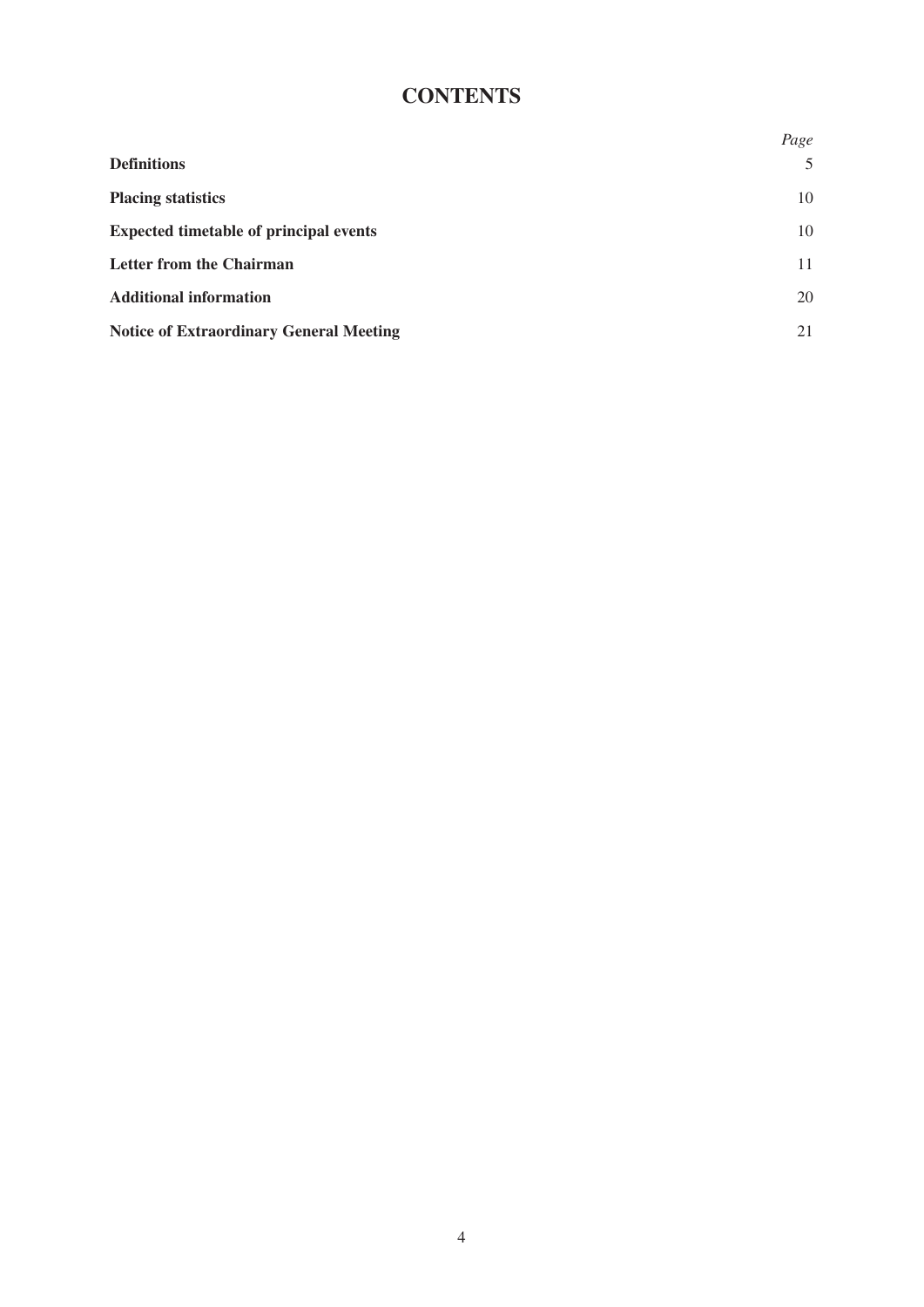### **DEFINITIONS**

References in this document to statutes or government agencies are, unless specifically stated otherwise, to statutes or government agencies in the UK. The following definitions apply throughout this document unless the context requires otherwise:

| "2011 Admission Document"                   | the AIM Admission Document of the Company dated 7 July 2011                                                                                                                                                                                   |
|---------------------------------------------|-----------------------------------------------------------------------------------------------------------------------------------------------------------------------------------------------------------------------------------------------|
| "2013 Annual Accounts"                      | the annual report and accounts of the Company for the financial<br>year ended 31 March 2013                                                                                                                                                   |
| "A Convertible Unsecured Loan<br>Stock"     | the £17.0 million nominal value A $5.85$ per cent. convertible<br>unsecured loan stock 2015, issued to Forum by NewRiver Retail<br><b>CUL</b>                                                                                                 |
| "Additional Placing"                        | the conditional placing of the Additional Placing Shares, subject to<br>scaling back to satisfy subscriptions by Discretionary PCBs and<br>other Qualified Investors (who are also Exempt Persons)                                            |
| "Additional Placing Shares"                 | 975,609 new Ordinary Shares, representing $£2$ million at the<br><b>Placing Price</b>                                                                                                                                                         |
| "Admission"                                 | the admission of the Placing Shares to trading on AIM becoming<br>effective pursuant to paragraph 6 of the AIM Rules and to listing on<br>the Daily Official List of the CISX becoming effective in<br>accordance with the CISX Listing Rules |
| "AIM"                                       | a market operated by the London Stock Exchange                                                                                                                                                                                                |
| "AIM Rules"                                 | the rules of the London Stock Exchange governing the admission to<br>and the operation of AIM                                                                                                                                                 |
| "Articles"                                  | the articles of incorporation of the Company                                                                                                                                                                                                  |
| "B Convertible Unsecured Loan<br>Stock"     | the £8.0 million nominal value B 5.85 per cent. convertible<br>unsecured loan stock 2015, issued to Spearpoint by NewRiver<br>Retail CUL                                                                                                      |
| "Board" or "Directors"                      | the directors of the Company for the time being and (where the<br>context requires) comprises those persons as at the date of this<br>document, whose names appear on page 11 of this document                                                |
| "business day"                              | any day on which banks in London and Guernsey are open for<br>business (excluding Saturdays and Sundays and public holidays)                                                                                                                  |
| "Cenkos"                                    | Cenkos Securities plc, the Company's nominated adviser for the<br>purposes of the AIM Rules and joint broker                                                                                                                                  |
| "certificated" or "in certificated<br>form" | in relation to a share or other security, a share or other security, title<br>to which is recorded in the relevant register of the share or other<br>security concerned as being held in certificated form (that is, not in<br>CREST)         |
| "CISX"                                      | the Channel Islands Stock Exchange, LBG                                                                                                                                                                                                       |
| "CISX Listing Rules"                        | the listing rules produced by the CISX for companies whose<br>securities are listed on the CISX, as amended from time to time                                                                                                                 |
| "Company" or "NewRiver"                     | NewRiver Retail Limited, a registered collective investment<br>scheme, incorporated in Guernsey with registration number 50463                                                                                                                |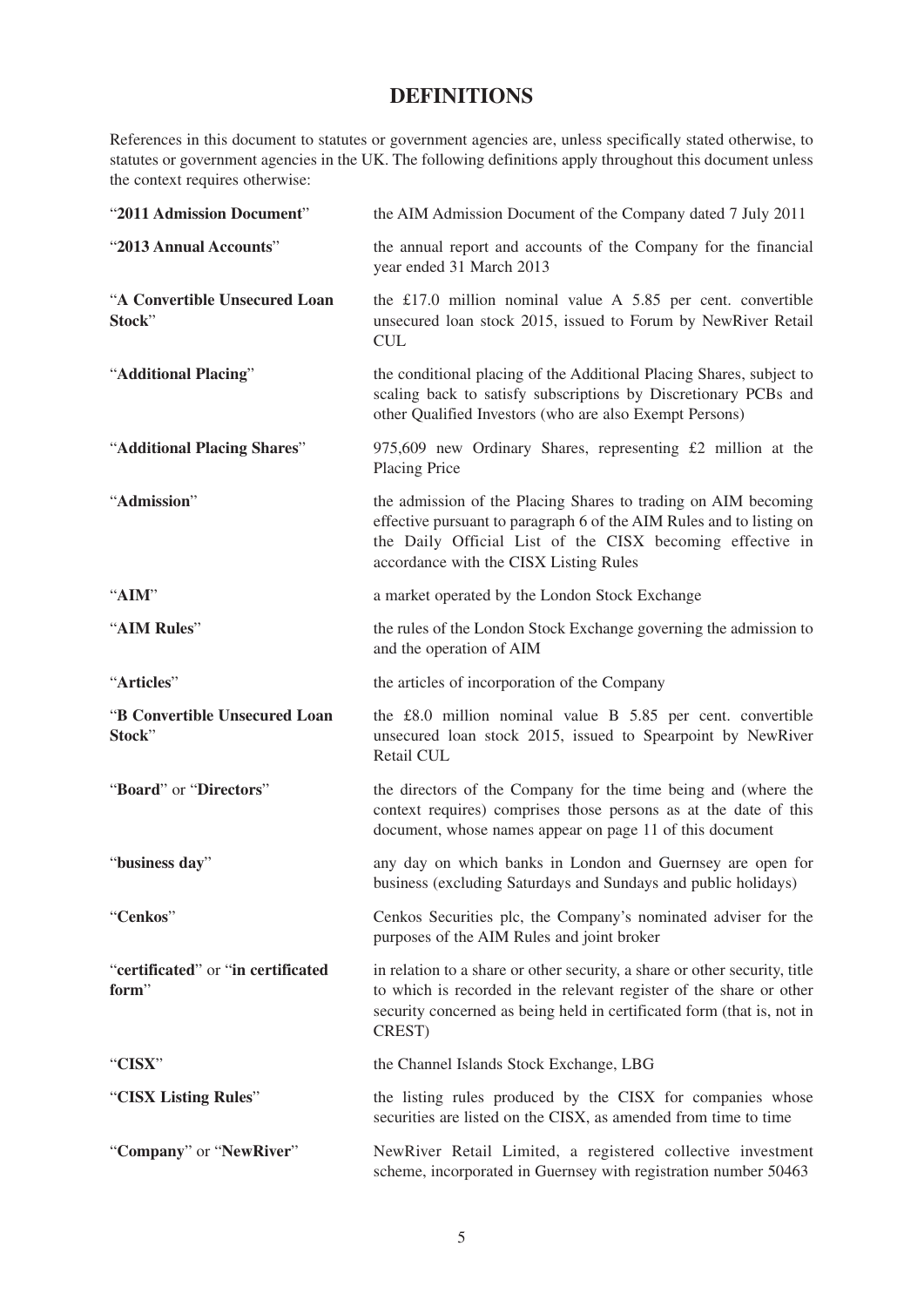| "Convertible Securities"                                 | securities convertible into or exchangeable into Ordinary Shares                                                                                                                                                                                                                                                                                                                                                                                                          |
|----------------------------------------------------------|---------------------------------------------------------------------------------------------------------------------------------------------------------------------------------------------------------------------------------------------------------------------------------------------------------------------------------------------------------------------------------------------------------------------------------------------------------------------------|
|                                                          | "Convertible Unsecured Loan Stock" the £25.0 million nominal value 5.85 per cent. convertible<br>unsecured loan stock 2015 issued, from time to time, by NewRiver<br>Retail CUL, comprising the A Convertible Unsecured Loan Stock<br>and the B Convertible Unsecured Loan Stock                                                                                                                                                                                          |
| "Convertible Unsecured Loan<br><b>Stock Instruments"</b> | the instruments pursuant to which the Convertible Unsecured Loan<br>Stock was issued                                                                                                                                                                                                                                                                                                                                                                                      |
| "CREST"                                                  | the relevant system (as defined in the Regulations) for the paperless<br>settlement of share transfers and the holding of shares in<br>uncertificated form in respect of which Euroclear is the Operator (as<br>defined in the Regulations)                                                                                                                                                                                                                               |
| "CREST Service Provider"                                 | Capita Registrars (Guernsey) Limited, pursuant to the Registrar<br>Agreement with the Company dated 26 August 2009                                                                                                                                                                                                                                                                                                                                                        |
| "CSOP"                                                   | the NewRiver Retail Limited Company Share Option Plan 2009                                                                                                                                                                                                                                                                                                                                                                                                                |
| "Discretionary PCBs"                                     | private client brokers who are Qualified Investors and who are<br>engaged by their clients on terms which enable them to make<br>decisions concerning the acceptance of offers of transferable<br>securities on their clients' behalf without reference to such clients                                                                                                                                                                                                   |
| "EGM" or "Extraordinary<br><b>General Meeting"</b>       | the Company's extraordinary general meeting (or any adjournment<br>thereof) convened for 10.00 a.m. on Wednesday 10 July 2013 at<br>which the Resolutions will be put to the Shareholders                                                                                                                                                                                                                                                                                 |
| "EPRA Adjusted Profit"                                   | comprises recurring profits and realised profits on sale of properties<br>during the year                                                                                                                                                                                                                                                                                                                                                                                 |
| "EPRA NAV"                                               | the balance sheet net assets excluding the mark to market on<br>effective cash flow hedges and related debt adjustments, deferred<br>taxation on revaluations and diluting for the effect of those shares<br>potentially issuable under employee share schemes                                                                                                                                                                                                            |
| "ERV"                                                    | the estimated amount for which a property would be leased on the<br>valuation date between a willing lessor and a willing lessee on<br>appropriate lease terms in an arm's length transaction, after proper<br>marketing and where the parties had each acted knowledgeably,<br>prudently and without compulsion                                                                                                                                                          |
| "Exempt Persons"                                         | a person of a kind described in (i) paragraph 5 of Article 19 (persons<br>having professional experience in matters relating to investments<br>and who are investment professionals); and/or (ii) paragraph 2 of<br>Article 49 (high net worth companies, unincorporated associations,<br>partnerships or trusts or their respective directors, officers or<br>employees) of the Financial Services and Markets Act 2000<br>(Financial Promotion) Order 2005 (as amended) |
| "Euroclear"                                              | Euroclear UK & Ireland Limited, the operator of the CREST system                                                                                                                                                                                                                                                                                                                                                                                                          |
| "Firm Placing"                                           | the firm placing of the Firm Placing Shares with institutional and<br>other investors                                                                                                                                                                                                                                                                                                                                                                                     |
| "Firm Placing Shares"                                    | 31,707,318 new Ordinary Shares, representing £65 million at the<br><b>Placing Price</b>                                                                                                                                                                                                                                                                                                                                                                                   |
| "First Admission"                                        | the admission of the Ordinary Share capital of the Company to<br>trading on AIM and the CISX becoming effective pursuant to                                                                                                                                                                                                                                                                                                                                               |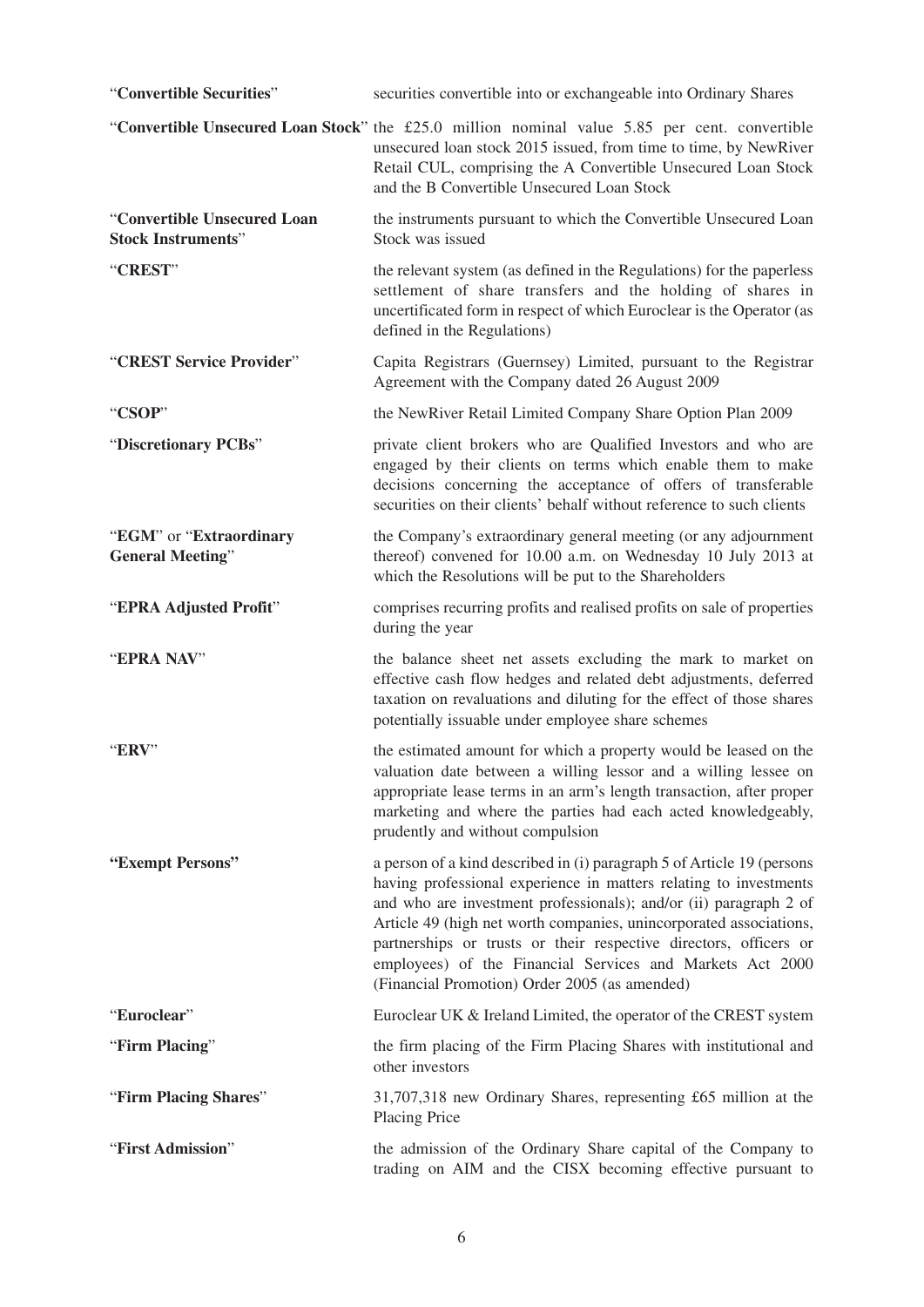|                               | paragraph 6 of the AIM Rules and in accordance with the CISX<br>Listing Rules, which occurred on 1 September 2009                                                                                                                                                                                                                                                                                                                                                                                                                                                                                                                                                                                                                                                                                                                                                                                                                                                                 |
|-------------------------------|-----------------------------------------------------------------------------------------------------------------------------------------------------------------------------------------------------------------------------------------------------------------------------------------------------------------------------------------------------------------------------------------------------------------------------------------------------------------------------------------------------------------------------------------------------------------------------------------------------------------------------------------------------------------------------------------------------------------------------------------------------------------------------------------------------------------------------------------------------------------------------------------------------------------------------------------------------------------------------------|
| "Form of Proxy"               | the enclosed form of proxy for use by the Shareholders in<br>connection with the EGM                                                                                                                                                                                                                                                                                                                                                                                                                                                                                                                                                                                                                                                                                                                                                                                                                                                                                              |
| "Forum"                       | FNRR Holdings Limited, an exempted company incorporated in the<br>Cayman Islands with limited liability                                                                                                                                                                                                                                                                                                                                                                                                                                                                                                                                                                                                                                                                                                                                                                                                                                                                           |
| "Fully Diluted Share Capital" | at any time during the period from (and including) the date of First<br>Admission to (but excluding) the date which is 18 months from the<br>date of First Admission, the number of Ordinary Shares in issue at<br>the relevant time if: (a) all the outstanding Warrants had been<br>exercised in full; and (b) all Ordinary Shares capable of being<br>issued by the Company pursuant to all outstanding Options,<br>Convertible Securities or other rights to subscribe for shares or<br>securities capable of being issued by way of Share Equivalents<br>(excluding any Ordinary Shares issued pursuant to any employee<br>share options, employee share purchase plans or any other form of<br>equity based compensation granted to employees or officers of the<br>Group) had been issued, provided that the aggregate value of the<br>Fully Diluted Share Capital is capped at £125 million, regardless of<br>the number of Ordinary Shares in issue at the relevant time |
| "Group"                       | the Company and its subsidiaries and subsidiary undertakings from<br>time to time                                                                                                                                                                                                                                                                                                                                                                                                                                                                                                                                                                                                                                                                                                                                                                                                                                                                                                 |
| "Kinmont"                     | Kinmont Limited, the Company's financial adviser                                                                                                                                                                                                                                                                                                                                                                                                                                                                                                                                                                                                                                                                                                                                                                                                                                                                                                                                  |
| "Law"                         | The Companies (Guernsey) Law, 2008, as amended                                                                                                                                                                                                                                                                                                                                                                                                                                                                                                                                                                                                                                                                                                                                                                                                                                                                                                                                    |
| "Liberum"                     | Liberum Capital Limited, the Company's joint broker to the Placing                                                                                                                                                                                                                                                                                                                                                                                                                                                                                                                                                                                                                                                                                                                                                                                                                                                                                                                |
| "London Stock Exchange"       | London Stock Exchange PLC                                                                                                                                                                                                                                                                                                                                                                                                                                                                                                                                                                                                                                                                                                                                                                                                                                                                                                                                                         |
| "LVS"                         | LVS Luxembourg IV Sarl                                                                                                                                                                                                                                                                                                                                                                                                                                                                                                                                                                                                                                                                                                                                                                                                                                                                                                                                                            |
| "NAV"                         | the value of the assets of the Group less its liabilities, calculated in<br>accordance with the accounting principles adopted by the Group<br>from time to time                                                                                                                                                                                                                                                                                                                                                                                                                                                                                                                                                                                                                                                                                                                                                                                                                   |
| "NewRiver Management Team"    | as at the date of this document, David Lockhart, Allan Lockhart,<br>Nick Sewell, Mark Davies and Charles Miller                                                                                                                                                                                                                                                                                                                                                                                                                                                                                                                                                                                                                                                                                                                                                                                                                                                                   |
| "NewRiver Retail CUL"         | NewRiver Retail CUL No. 1 Limited                                                                                                                                                                                                                                                                                                                                                                                                                                                                                                                                                                                                                                                                                                                                                                                                                                                                                                                                                 |
| "Options"                     | options, warrants or other rights to purchase Ordinary Shares (other<br>than options or warrants granted to employees or officers of the<br>Group) or Convertible Securities                                                                                                                                                                                                                                                                                                                                                                                                                                                                                                                                                                                                                                                                                                                                                                                                      |
| "Ordinary Shares"             | the ordinary shares of no par value in the capital of the Company                                                                                                                                                                                                                                                                                                                                                                                                                                                                                                                                                                                                                                                                                                                                                                                                                                                                                                                 |
| "Paul Roy Options"            | the options over Ordinary Shares granted to Paul Roy on the date of<br><b>First Admission</b>                                                                                                                                                                                                                                                                                                                                                                                                                                                                                                                                                                                                                                                                                                                                                                                                                                                                                     |
| "Placing"                     | the placing by Cenkos and Liberum of the Firm Placing Shares and<br>the Additional Placing Shares at the Placing Price pursuant to the<br>Placing Agreement, as described in this document                                                                                                                                                                                                                                                                                                                                                                                                                                                                                                                                                                                                                                                                                                                                                                                        |
| "Placing Agreement"           | the agreement dated on or around 19 June 2013 between the<br>Company (1), Cenkos (2) and Liberum (3) pursuant to which each                                                                                                                                                                                                                                                                                                                                                                                                                                                                                                                                                                                                                                                                                                                                                                                                                                                       |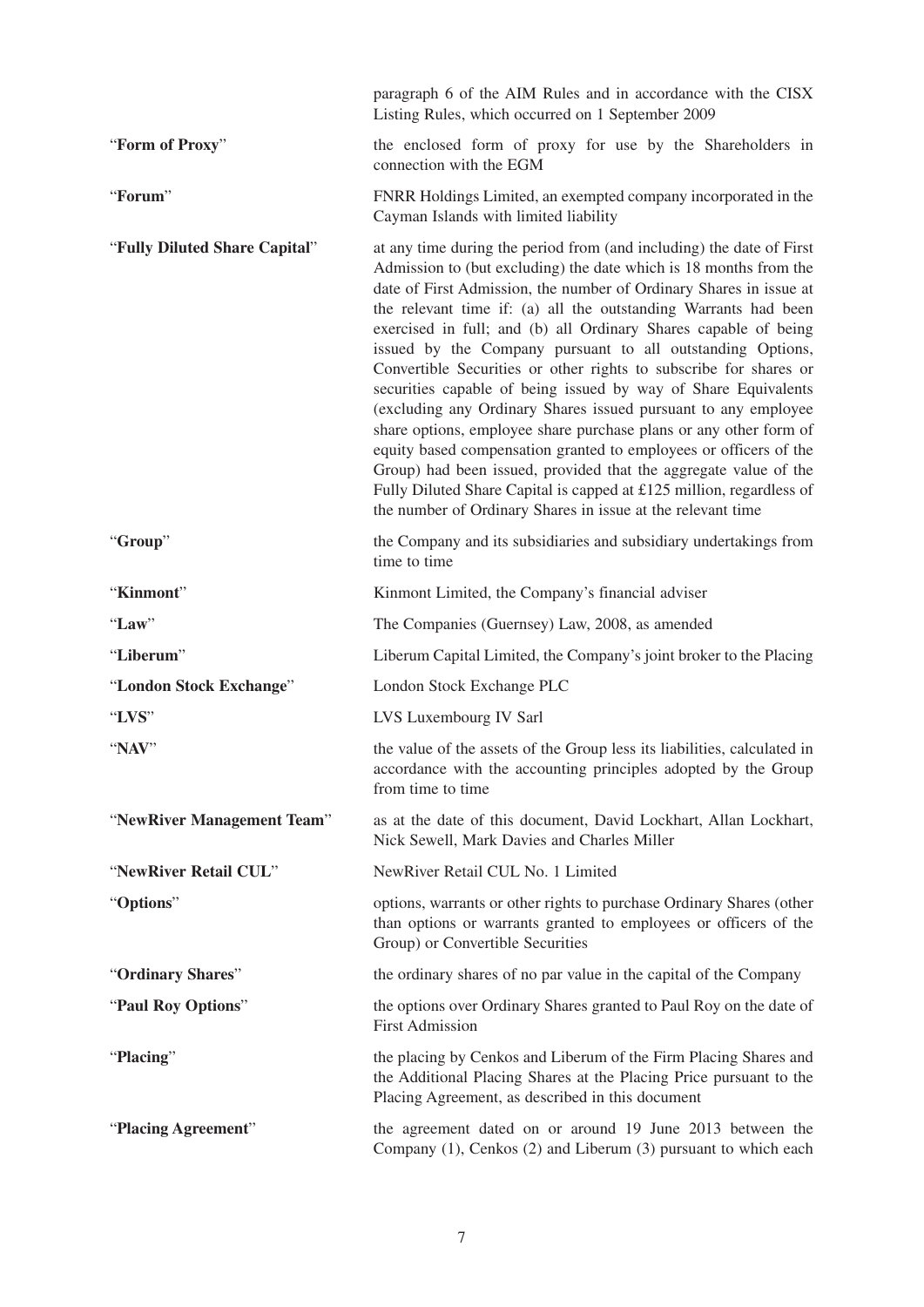|                                  | of Cenkos and Liberum has agreed to use its reasonable endeavours<br>to procure placees for the Placing Shares                                                                                                                                                                                                                                                                             |
|----------------------------------|--------------------------------------------------------------------------------------------------------------------------------------------------------------------------------------------------------------------------------------------------------------------------------------------------------------------------------------------------------------------------------------------|
| "Placing Price"                  | 205 pence per Placing Share                                                                                                                                                                                                                                                                                                                                                                |
| "Placing Shares"                 | the Firm Placing Shares and the Additional Placing Shares                                                                                                                                                                                                                                                                                                                                  |
| "Property Rental Business"       | the qualifying property rental business in the UK and elsewhere of<br>UK resident companies within a UK-REIT and non-UK resident<br>companies within a UK-REIT with a UK qualifying property rental<br>business                                                                                                                                                                            |
| "PSP"                            | the NewRiver Retail Limited Performance Share Plan 2009                                                                                                                                                                                                                                                                                                                                    |
| "Qualified Investors"            | qualified investors within the meaning of section $86(7)$ of Financial<br>Services and Markets Act 2000                                                                                                                                                                                                                                                                                    |
| "Regulations"                    | the Uncertificated Securities Regulations 2001 (SI 2001/3755)                                                                                                                                                                                                                                                                                                                              |
| "Resolutions"                    | the resolutions proposed to be passed by Shareholders at the<br><b>Extraordinary General Meeting</b>                                                                                                                                                                                                                                                                                       |
| "Share Equivalents"              | (without duplication) rights, warrants, options, convertible<br>securities, convertible indebtedness, exchangeable securities or<br>exchangeable indemnities, or any other rights exercisable for,<br>convertible or exchangeable into, directly or indirectly, any<br>Ordinary Shares whether at the relevant time, any time in the future<br>or upon the occurrence of some future event |
| "Shareholders"                   | holders of Ordinary Shares from time to time                                                                                                                                                                                                                                                                                                                                               |
| "Share Incentive Plans"          | the CSOP and the Unapproved Plan                                                                                                                                                                                                                                                                                                                                                           |
| "Spearpoint"                     | <b>Spearpoint Limited</b>                                                                                                                                                                                                                                                                                                                                                                  |
| "Specified Percentage"           | in respect of any Warrant and the exercise of the relevant<br>Subscription Rights, the specified percentage stated in the<br>Warrantholder's certificate which shall, when aggregated with the<br>Specified Percentages in respect of all other Warrants, certificates<br>and Subscription Rights, be three per cent.                                                                      |
| "Sponsor and Designated Manager" | Morgan Sharpe Administration Limited                                                                                                                                                                                                                                                                                                                                                       |
| "Subscription Price"             | the subscription price payable from time to time to subscribe for<br>Ordinary Shares pursuant to the Warrants, such price may be<br>adjusted from time to time in accordance with the terms of the<br>Warrant Instrument                                                                                                                                                                   |
| "Subscription Rights"            | each Warrantholder's right, upon the terms and conditions of the<br>Warrant Instrument, to subscribe for or acquire from the Company<br>in cash at the Subscription Price that Specified Percentage of the<br>Fully Diluted Share Capital of the Company specified in its warrant<br>certificate                                                                                           |
| "subsidiary"                     | as construed in accordance with section 1159 of the Companies Act<br>2006 and section 531 of the Law                                                                                                                                                                                                                                                                                       |
| "subsidiary undertakings"        | as construed in accordance with section 1261 of the Companies Act<br>2006                                                                                                                                                                                                                                                                                                                  |
| "UK" or "United Kingdom"         | United Kingdom of Great Britain and Northern Ireland                                                                                                                                                                                                                                                                                                                                       |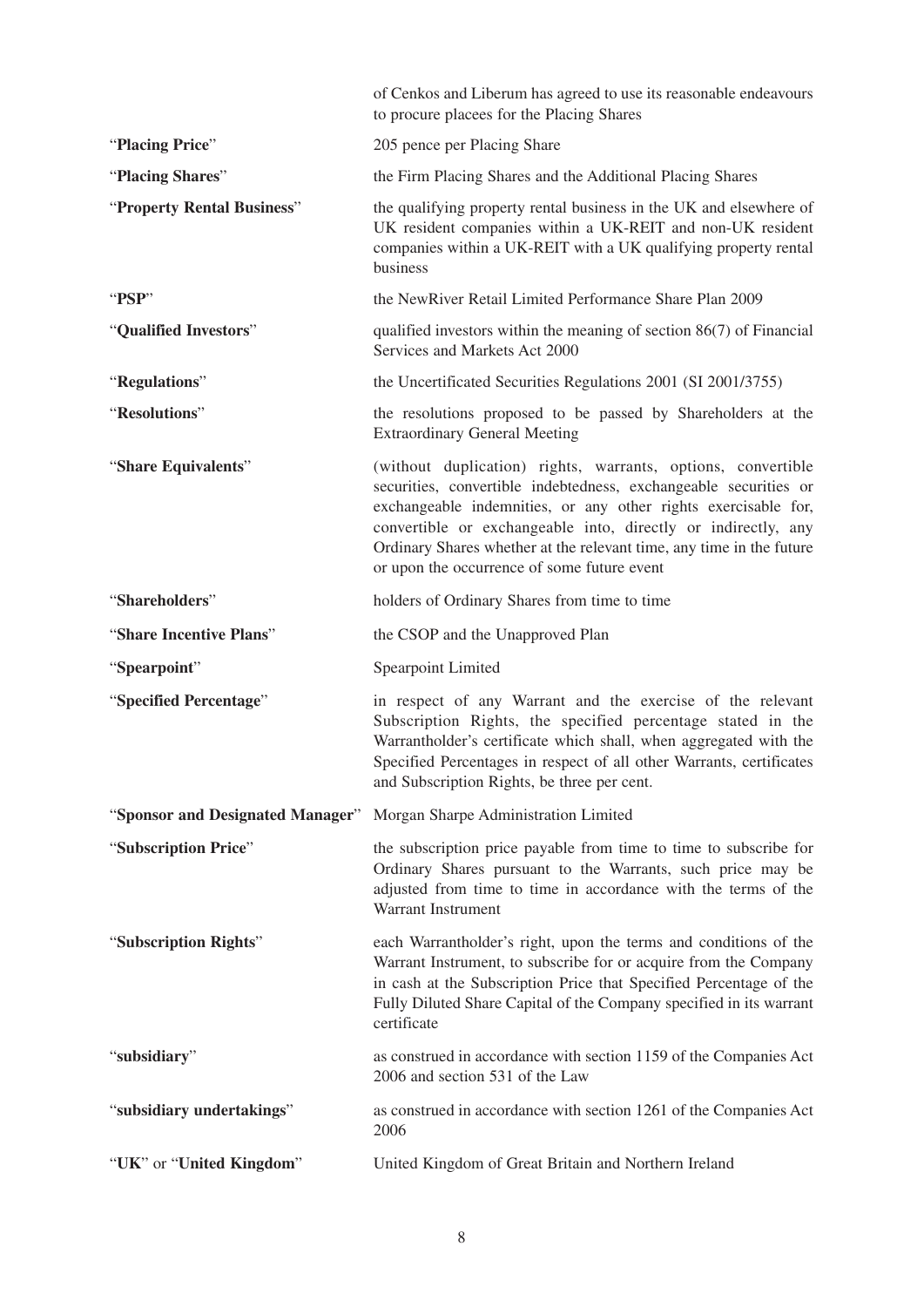| "UK-REIT"                                               | a UK Real Estate Investment Trust under Part 12 of the Corporation<br>Taxes Act 2010                                                                                                                                      |
|---------------------------------------------------------|---------------------------------------------------------------------------------------------------------------------------------------------------------------------------------------------------------------------------|
| "UK-REIT regime"                                        | the UK-REIT regime introduced by the Finance Act 2006 and<br>re-written in Part 12 of the Corporation Taxes Act 2010                                                                                                      |
| "Unapproved Plan"                                       | the NewRiver Retail Limited Unapproved Share Option Plan 2009                                                                                                                                                             |
| "uncertificated" or "in<br>uncertificated form"         | shares recorded in the Company's register of Shareholders as being<br>held in uncertificated form, title to which may be transferred by<br>means of an instruction issued in accordance with the rules of<br><b>CREST</b> |
| "Warrantholders"                                        | holders of Warrants                                                                                                                                                                                                       |
| "Warrant Instrument"                                    | the warrant instrument of the Company dated 26 August 2009                                                                                                                                                                |
| "Warrants"                                              | the warrants granted by the Company to Shareholders subscribing<br>for Ordinary Shares at First Admission, pursuant to the Warrant<br>Instrument                                                                          |
| " <b>£</b> " or " <b>pound</b> " or " <b>sterling</b> " | the lawful currency of the United Kingdom                                                                                                                                                                                 |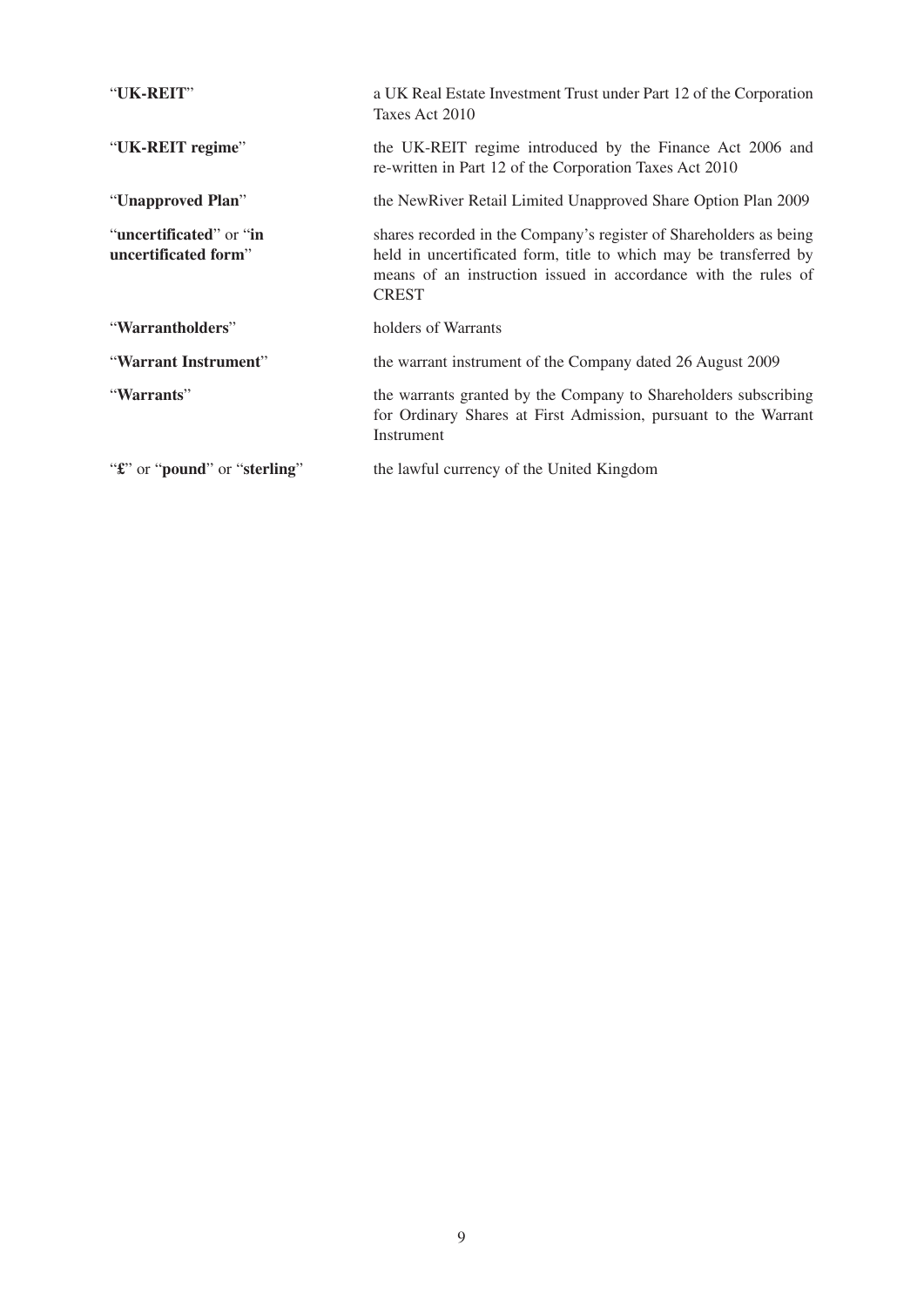## **PLACING STATISTICS**

| Placing Price per Placing Share                                                                  | 205 pence      |
|--------------------------------------------------------------------------------------------------|----------------|
| Number of Firm Placing Shares being placed                                                       | 31,707,318     |
| Number of Additional Placing Shares available for subscription<br>in connection with the Placing | 975,609        |
| Number of Ordinary Shares in issue immediately following Admission†                              | 67,336,435     |
| Estimated proceeds of the Placing receivable by the Company before expenses                      | $£67$ million  |
| Estimated proceeds of the Placing receivable by the Company after expenses                       | $£65$ million  |
| Percentage of the enlarged issued ordinary share capital being<br>placed pursuant to the Placing | 48.5 per cent. |
| AIM/CISX Symbol                                                                                  | <b>NRR</b>     |
| <b>ISIN</b> Code                                                                                 | GG00B4Z05859   |
| † assuming no exercise of the Warrants                                                           |                |

### **EXPECTED TIMETABLE OF PRINCIPAL EVENTS**

|                                                                                                                                                          | 2013                      |
|----------------------------------------------------------------------------------------------------------------------------------------------------------|---------------------------|
| Despatch of this document and Forms of Proxy                                                                                                             | 19 June                   |
| Latest time and date for subscriptions for Additional Placing Shares                                                                                     | 5.00 p.m. on 27 June      |
| Latest time and date for receipt of Forms of Proxy and receipt of electronic<br>proxy appointments by Shareholders for the Extraordinary General Meeting | $10.00$ a.m. on 8 July    |
| Time and date of the Extraordinary General Meeting                                                                                                       | $10.00$ a.m. on $10$ July |
| Announcement of the results of the Extraordinary General Meeting and the Placing                                                                         | 10 July                   |
| Admission effective and dealings commence in the Placing Shares on AIM and CISX 8.00 a.m. on 11 July                                                     |                           |
| CREST stock accounts to be credited with the Placing Shares in uncertificated form                                                                       | 8.00 a.m. on 11 July      |
| Despatch of definitive share certificates for the Placing Shares in certificated form                                                                    | by 16 July                |
| Notes:                                                                                                                                                   |                           |

(1) A reference to a time in this document is to London time unless otherwise stated.

(2) The times and dates set out in the expected timetable of principal events above and mentioned throughout this document may be adjusted by the Company, in which event details of the new times and/or dates will be notified to investors.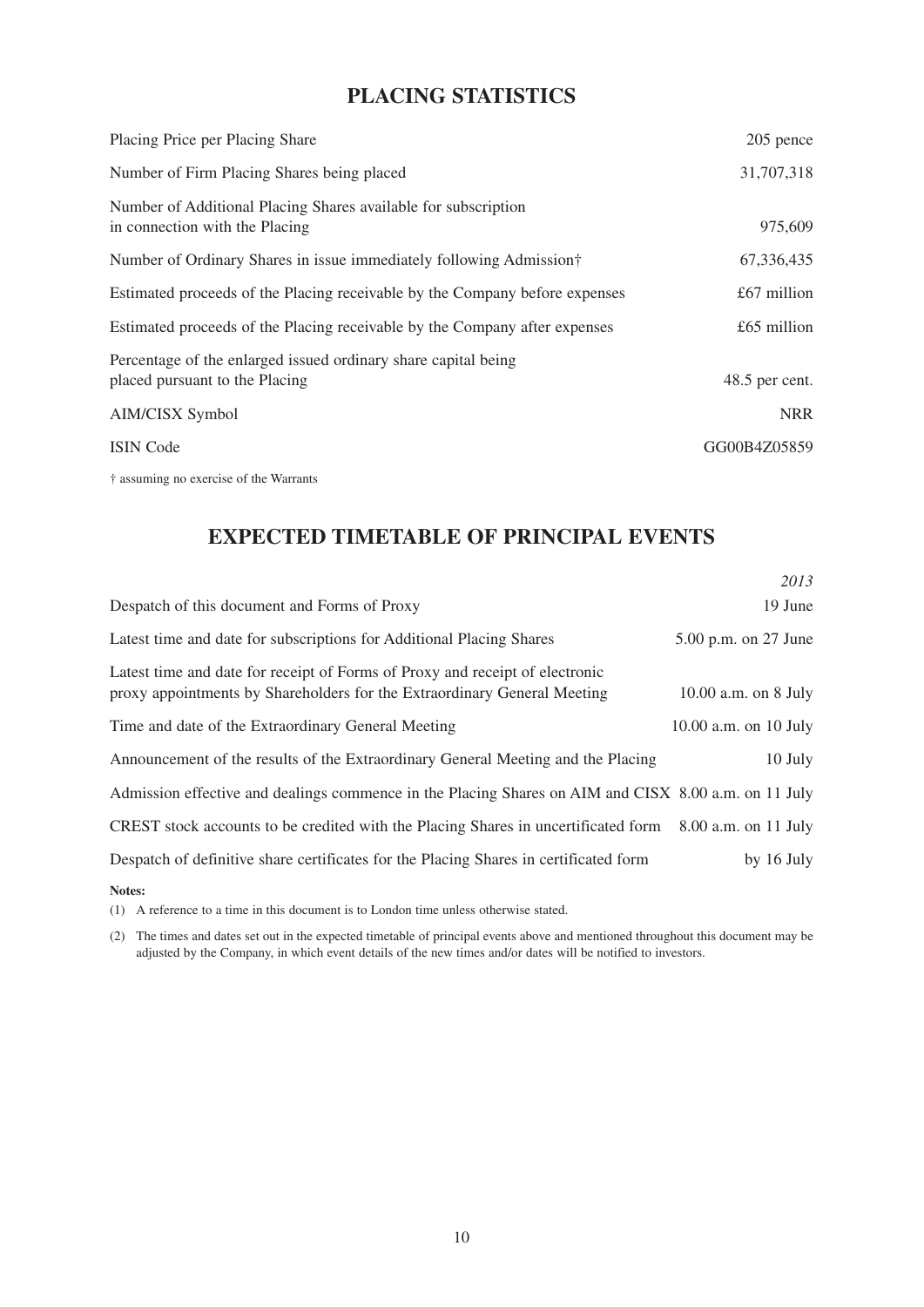## **PART 1**

### **CHAIRMAN'S LETTER**



### **NEWRIVER RETAIL LIMITED**

*(Incorporated in Guernsey with registered number 50463)*

Paul Roy (*Non-Executive Chairman*) David Lockhart (*Chief Executive*) Mark Davies (*Finance Director*) Allan Lockhart (*Property Director*) Nick Sewell (*Director*) Charles Miller (*Development Director*) Andrew Walker (*Non-Executive Director*) Chris Taylor (*Non-Executive Director*) Kay Chaldecott (*Non-Executive Director*)

Old Bank Chambers La Grande Rue St Martin's Guernsey Channel Islands GY4 6RT

19 June 2013

*To the Ordinary Shareholders and, for information only, to holders of Options, Warrants and Convertible Unsecured Loan Stock*

Dear Shareholder,

### **Proposed Firm Placing of 31,707,318 new Ordinary Shares and proposed Additional Placing of 975,609 new Ordinary Shares, in each case at 205 pence per Ordinary Share**

#### **Introduction**

I am writing to you with details of what your Board considers to be a significant and positive development for the Company. It has been announced today that NewRiver is proposing to raise £67 million (before expenses) by means of a placing of new Ordinary Shares.

The purpose of this document is to set out, amongst other things, the background to and reasons for the Placing and the proposed waiver of the pre-emption rights in the Articles. It also explains why your Board considers that the Resolutions to be proposed at the Extraordinary General Meeting are in the best interests of the Company and Shareholders as a whole and, accordingly, recommends that Shareholders vote in favour of the Resolutions. A notice of Extraordinary General Meeting is set out at the end of this document.

The net proceeds of the Placing will be applied for the purposes of the Company's continuing investment programme, which is discussed in more detail below.

This letter also sets out an update on the Company's trading activity.

#### **Background to and Reasons for the Placing**

Your Board believes that NewRiver has invested well and created a good platform for expansion. The Directors believe that the timing is right for NewRiver to take advantage of favourable retail real estate market conditions and raise further equity for investment. The Group is well-positioned and the core stock selection and asset management skills of the NewRiver Management Team are well-suited to the current environment.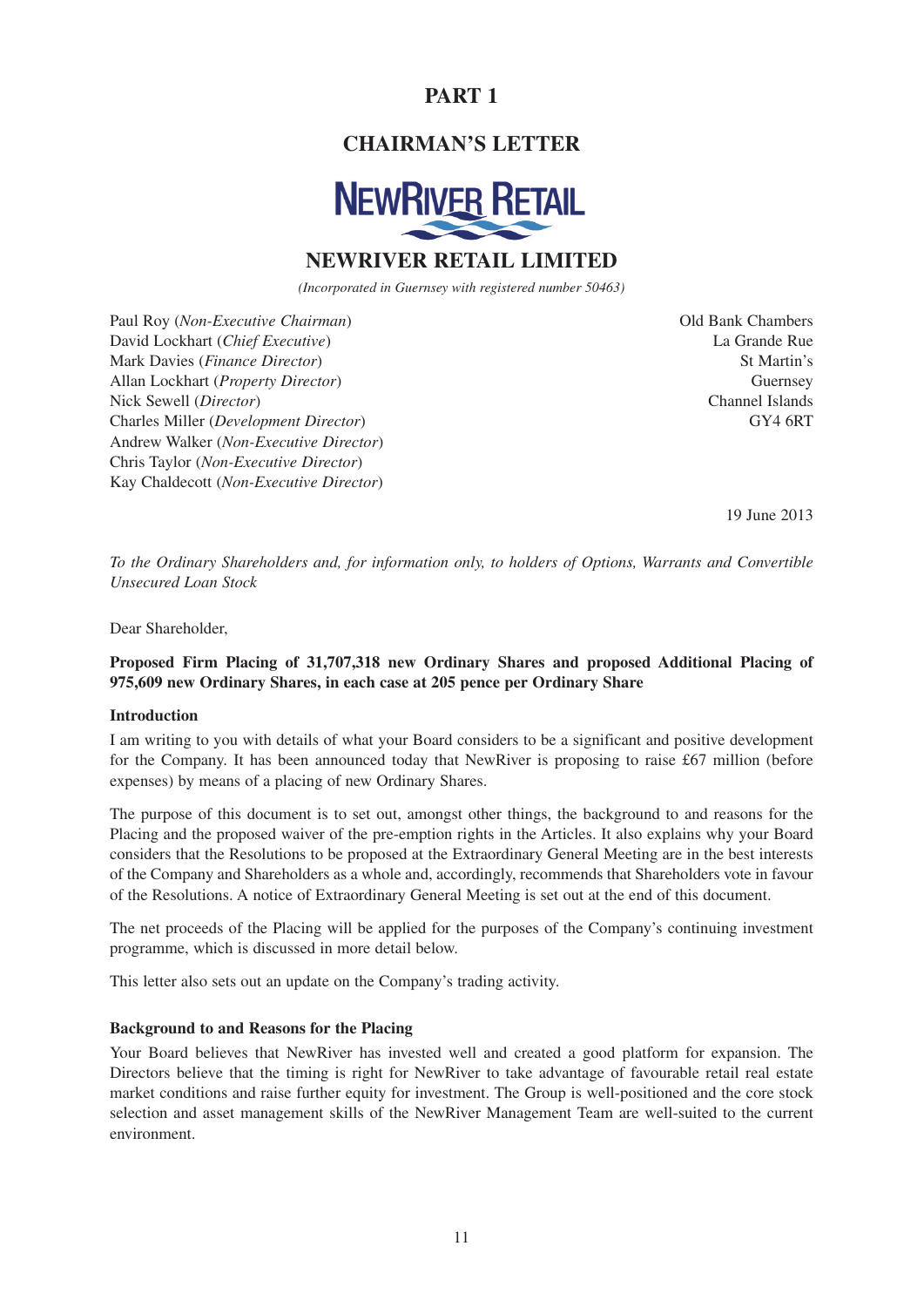The proceeds of the Placing will be deployed on standalone acquisitions, joint ventures and co-investments. The Company is currently exploring a range of acquisition opportunities and will seek to complete a number of them using the proceeds of the Placing.

### **Trading Update**

On 23 May 2013, the Company released its audited results for the 12 months ended 31 March 2013. In the year under review, Group revenue increased by 20 per cent. to £18.0 million, EPRA Adjusted Profits increased 7 per cent. to £5.2 million and dividends per share increased 7 per cent. to 16 pence. EPRA NAV per share at the year end was 240 pence per share and net assets stood at £80 million.

As well as delivering its third consecutive year of growth in revenue, profit and dividend, the Company laid strong foundations for the future with the signing of a significant joint venture relationship. In December 2012, NewRiver formed a joint venture with LVS, a subsidiary of PIMCO BRAVO Fund, L.P. The joint venture is a transformational relationship that the directors consider will deliver strong returns to Shareholders through the combination of LVS' capital and NewRiver's expertise. The agreement has already secured the initial acquisition of a £90 million portfolio of five shopping centres at a net initial yield of 9.7 per cent. LVS has also invested directly in NewRiver and is currently the Company's second largest shareholder. The proceeds of the Placing would allow NewRiver, amongst other things, to expand its joint venture activities with LVS.

Additionally, NewRiver recently won an asset management contract for two shopping centres and one high street parade from the administrator, Zolfo Cooper LLP. These properties are already generating fee income.

Both initiatives are strong recognition of management's ability to implement a high quality, active asset management and risk-controlled development strategy.

The scale of the business grew significantly during the year through to 31 March 2013. NewRiver now owns or manages 23 shopping centres and other town centre assets with a current capital value of circa £400 million making it the fourth largest owner and operator in the UK by number of retail assets over 50,000 sq ft. The asset base continues to be defensive, offering capital and income growth through focusing on non-discretionary spend. During the year, the Company further strengthened its assets by adding a series of new, high quality food and value covenants to its retailer mix, including Primark, Wagamama, Starbucks and Nando's.

The NewRiver Management Team has had an active period, not just in portfolio acquisitions, but in the active management of the Company's assets. In the year to 31 March 2013, 142 leasing events were completed; of these, 103 new leases and renewals were completed at a combined 3.4 per cent. above valuer's ERV. Riskcontrolled development also plays an important role in the Company's total return strategy and major planning consents have recently been achieved at NewRiver's centres in Wallsend, Erdington and Widnes. The development pipeline extends to some 600,000 sq. ft. of property.

With acquisition yields historically high and borrowing costs historically low, the Board believes that the retail property market continues to offer compelling buying opportunities. The Company intends to take full advantage of these favourable conditions.

#### **NewRiver's Investment Focus**

#### *Introduction*

The Company has built a substantial portfolio of assets in the period since flotation in September 2009. NewRiver now owns or manages 23 shopping centres and other town centre assets with a current capital value of circa £400 million, making it the fourth largest owner and operator in the UK by number of retail assets over 50,000 sq ft.

The Company focuses on the food and value sub-sectors of retail real estate with an emphasis on convenience and non-discretionary spending. The Company is particularly attracted to retail assets which serve everyday core household spending needs. NewRiver believes that such assets offer attractive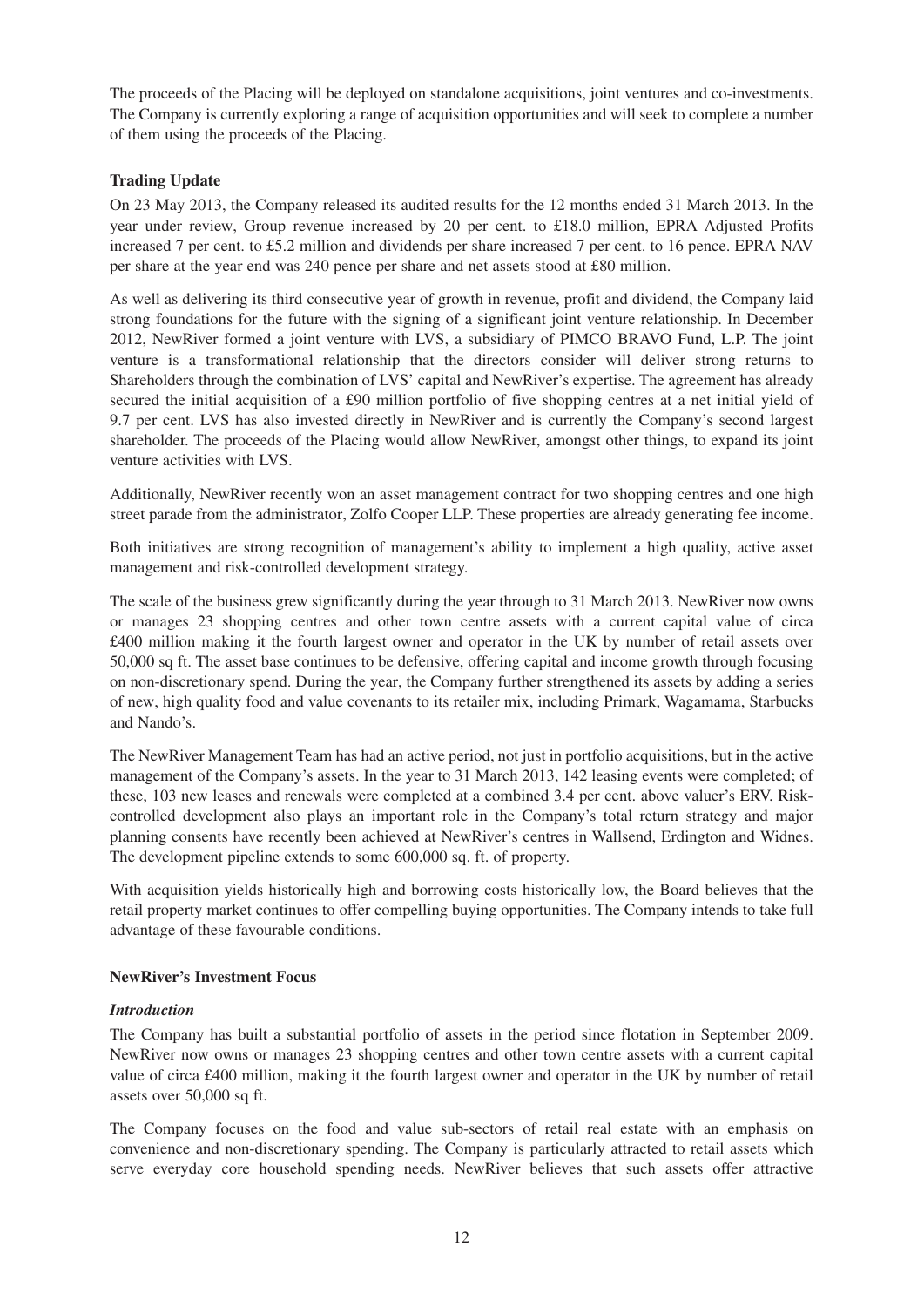investment opportunities at present given, amongst other things, attractive net initial yields at current acquisition prices, sustainable income streams and potential for growth through active asset management and development initiatives.

NewRiver focuses on shopping centre investments but also considers investment in retail parks, portfolios of retail assets and vacant stores with sub-division potential. In addition, the Company seeks to acquire assets in towns with lower occupational costs as a percentage of tenant turnover. In such locations, there tends to be limited competition from both out-of-town retailing and competing town centres, resulting in a high retention of consumer spend and a broader range of retailers.

NewRiver has a clear investment strategy focused on driving income returns and unlocking value through active asset management and risk-controlled development. The Company enjoys strong relationships with many of the UK's leading food and value retailers. The dynamic nature of the UK retail sector will see major participants in the sub-sectors pursuing different real estate strategies at any one time. This allows an active asset manager, such as NewRiver, to operate on a national basis and bring its knowledge of larger tenants with national businesses to local property markets.

In making investment decisions, individual assets or portfolios are appraised according to the Company's investment objectives set out below. Management is also focused on the balance in NewRiver's overall portfolio including the opportunity to create revenue enhancements and cost efficiencies through scale. The Company's portfolio is well spread geographically throughout the United Kingdom and also benefits from a diversified income base of some 850 tenants.

### *Attractions of the Retail Sector*

As a specialist UK-REIT, NewRiver focuses entirely on the UK retail property sector which is the largest sector in the UK commercial property market and continues to deliver resilient long term performance.

Retail is a dynamic sector that is pivotal to the UK economy, representing 20 per cent. of GDP. Retail sales remain resilient and provide a range of opportunities for focused real estate investors and asset managers.

The Directors believe that there are a number of attractive investment opportunities available to the Company for the following reasons:

- Strength and depth in the UK's £311 billion annual retail sales market.
- UK retail sales are estimated to grow by  $\pounds 5$  billion in 2013 (1.6 per cent.), the highest increase since 2008.
- Approximately 45 per cent. of all UK retail sales are generated by the large food retailers, including the discount food retailers, who have consistently been growing their space throughout the recession and into 2013.
- Major grocers continue to be significant investors in town centre real estate, with a rapid expansion of space increasing sales by 28 per cent. between 2007 and 2012.
- Current vacant rates are at their long term average and well below the office and industrial sectors.
- There is a shortage of new, highly productive retail space given the limited development activity undertaken over the last three years.

The Company believes that the pipeline of opportunities presented to it is attractive, given the absolute pricing of these assets relative to longer term valuations and relative to the pricing of other retail real estate assets and other real estate sectors in today's market.

Within the food and value sub-sectors there are a number of retailers seeking additional space and with limited, recent retailer development pipeline this provides attractive opportunities to create value by meeting that demand. This is a segment of retail where sales growth continues to be positive, retailers are keen to acquire space across a range of store formats, good tenant covenants are available and tenants are historically keen to agree long lease terms.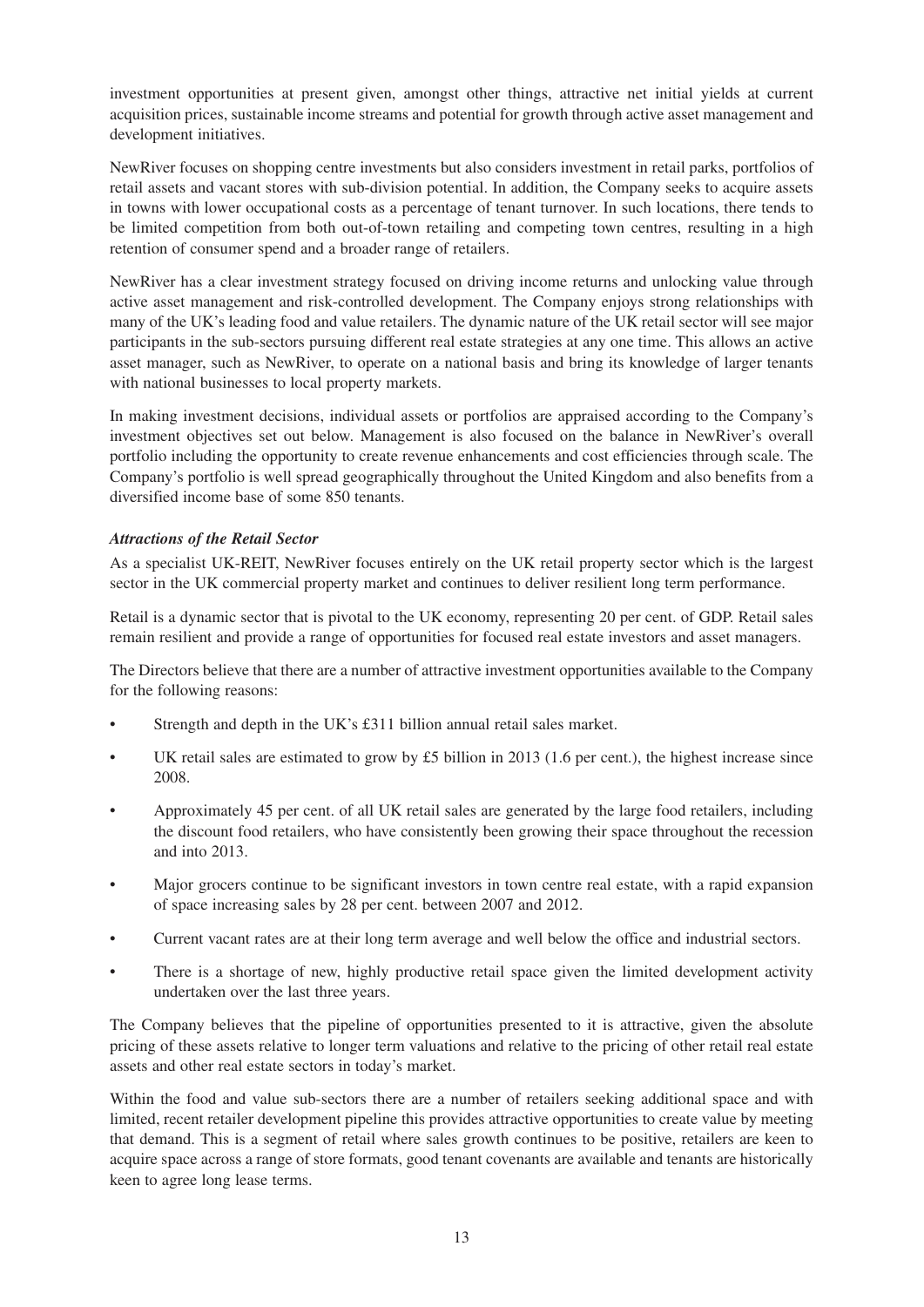The internet may also present an opportunity for traditional retailers who are establishing multi-channel "click and collect strategies". NewRiver has an active strategy in this regard, including the introduction of free WiFi, Amazon Lockers and an active social media policy to build on consumer loyalty and improve footfall and extend dwell time.

#### *Investment Focus*

NewRiver's focus on assets which can generate immediate and attractive cash-on-cash returns lies at the heart of its business model. NewRiver focuses on driving the growth of income returns by targeting higher yielding assets with the lowest risk profile through affordable and sustainable income streams and where it has the potential to unlock additional value through its active asset management and risk controlled development skills. Uplift in asset values is expected to be achieved by, where appropriate, undertaking riskcontrolled development and refurbishment. NewRiver actively seeks to create shareholder returns and thus value is also captured through the recycling of assets.

NewRiver is currently focusing its investment acquisitions on assets where the predominant retail tenant profile is less reliant on discretionary spend. Research from Verdict Research shows that discretionary spend retailers focused on the housing market or those selling large ticket items such as electrical and white goods have significantly underperformed retailers that are less reliant on discretionary spend, such as food retailers, health and beauty retailers, value clothing retailers and the single and multiple priced discount retailers.

NewRiver is targeting towns with an under-representation of food retail. On each potential acquisition, the Company undertakes rigorous tenant-by-tenant turnover analysis to ensure the affordability and the sustainability of income streams. Through such due diligence, NewRiver seeks to conduct accurate competitor analysis and identify the existence of a broad and balanced demographic, the convenience and connectivity of the town and asset and the form and functionality of the property.

The key investment criteria applied by the Company are as follows:

- Targeted minimum geared returns of 15 per cent. or more per annum.
- Net initial yields at acquisition of 7 per cent. to 10 per cent.
- Annual cash-on-equity returns of 12 per cent. to 15 per cent.
- Sustainable rental levels (3 per cent. to 10 per cent. of tenants' turnover).
- Identifiable asset management and development opportunities.
- Realisable exit strategies.
- Acquisition meets both standalone investment criteria and complements the portfolio's geographic and tenant spread.

The Directors will typically target the acquisition of real estate assets with an enterprise value of approximately £5 million to £100 million. As a matter of policy, the Company targets debt gearing levels of 50 to 65 per cent. at acquisition, although on occasion lower levels of indebtedness will be considered depending on the specific acquisition and the funding markets at the time. When appraising future acquisition opportunities the Board will consider the appropriate financing mix between equity, mezzanine and senior debt.

NewRiver also plans selectively to take advantage of other investment opportunities that may arise, including from forced sales, debt restructuring and bank foreclosures and lot sizes that may fall outside the above range or outside of its core investment strategy. NewRiver will also choose to pursue opportunities on a standalone, co-investment or joint venture basis according to the scale of investment required, the availability of equity at the relevant time, the attractions of the investment opportunity and the effect of the acquisition on the Company's overall portfolio. NewRiver has been successful in winning a number of third party management mandates which generate attractive income through flat fees and incentive fees. The Company is interested in developing this part of its business, albeit with its focus on wholly-owned and joint venture opportunities.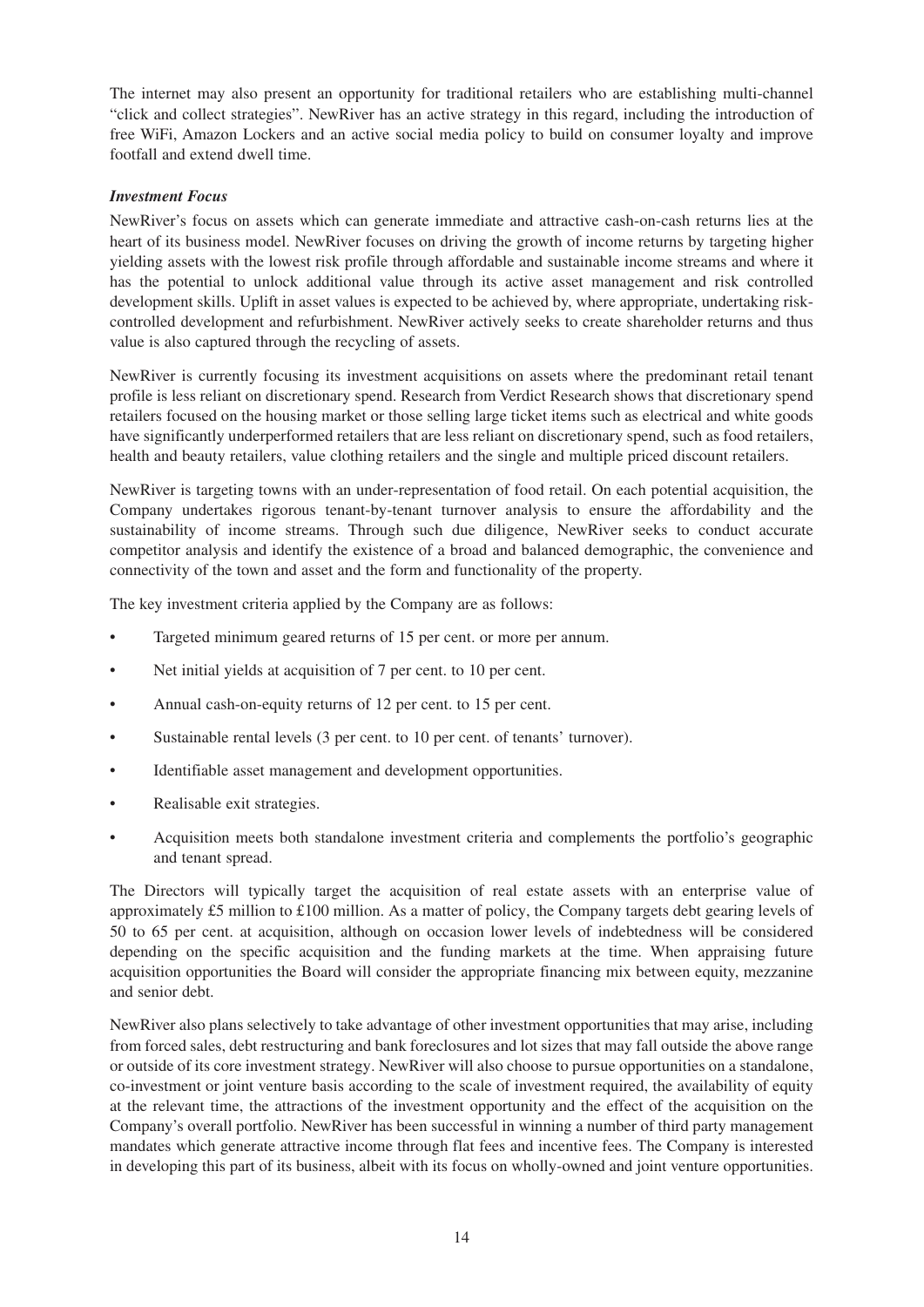The Board reviews the focus of its investment strategy periodically with a view to determining whether it needs to be modified or varied in any way.

### **The Placing**

The Directors are proposing to raise additional capital for the Company by way of a placing to institutional and other investors of, in aggregate, 32,682,927 Placing Shares to raise £67 million (before expenses). Ordinary Shares will be issued under the Placing at a price of 205 pence per share which represents:

- a 6.5 per cent. discount to the average closing share price over the 20 trading days prior to the date of this document of 219.2 pence; and
- an 8.9 per cent. discount to 225 pence (being the 31 March 2013 NAV per share of 235 pence less the final dividend in respect of the year ended 31 March 2013 of 10 pence per share which will be paid on 25 July 2013 to Shareholders on the register on 28 June 2013).

The Placing will comprise the Firm Placing and the Additional Placing. The Placing is to be effected by Cenkos and Liberum on the terms of the Placing Agreement. The Company has entered into the Placing Agreement with, amongst others, Cenkos and Liberum, pursuant to which Cenkos and Liberum have agreed to use their respective reasonable endeavours to procure institutional and other placees (including certain existing Shareholders) for the Placing Shares.

Under the Firm Placing, 31,707,318 Firm Placing Shares, representing £65 million, in aggregate, at the Placing Price, will be placed firm with certain institutional and other investors. The number of Firm Placing Shares will not be scaled back and the Firm Placing Shares do not form part of the Additional Placing.

Under the Additional Placing, Discretionary PCBs and other Qualified Investors (who are also Exempt Persons) may subscribe for 975,609 Additional Placing Shares, representing £2 million, in aggregate, at the Placing Price. The Additional Placing Shares have been conditionally placed subject to scale back to satisfy subscriptions by Discretionary PCBs and other Qualified Investors (who are also Exempt Persons) under the Additional Placing.

The latest time and date by which Discretionary PCBs and other Qualified Investors (who are also Exempt Persons) may contact Cenkos and/or Liberum in connection with the Additional Placing is 5.00 p.m. on 27 June 2013 (although Cenkos, Liberum and the Company may, in their absolute discretion, jointly agree to close the Additional Placing at such earlier time and date as they deem appropriate, in which event, an announcement will be made as to the revised time and date). Allocations of the Additional Placing Shares (if any) will be made at the absolute discretion of Cenkos, Liberum and the Company.

Qualified Investors (who are also Exempt Persons) who wish to subscribe for Additional Placing Shares will be required to enter into a placing letter with Cenkos and/or Liberum, as applicable, in which they will be required to provide certain representations and warranties to Cenkos and/or Liberum including, without limitation, that they are Exempt Persons, Qualified Investors (that is, within the meaning of section 86(7) of Financial Services and Markets Act 2000) and, in relation to Discretionary PCBs, engaged by their clients on terms that enable them to make decisions concerning the acceptance of offers of transferable securities on their clients' behalf without reference to such clients. **Any persons who are unable to provide such representations and warranties should not apply for Placing Shares, whether in connection with the Additional Placing or otherwise, and the offer of Placing Shares pursuant to the Placing is not being made to them. If you are in any doubt, you should seek professional advice before taking any further action in respect of the Placing.**

The Placing is not a rights issue or open offer and the Placing Shares will not be offered generally to Shareholders on a pre-emptive basis and it is subject to the Resolutions being passed. In structuring the Placing, the Directors have had regard, amongst other things, to current market conditions, the total net proceeds desired to be raised and the current composition of the Company's share register, as well as the extra cost and delay that would be involved in a rights issue or open offer. After considering these factors, the Directors have concluded that the Placing, comprising the Firm Placing and the Additional Placing, which is being made to a wider range of investors than the Company's existing Shareholders on a non-pre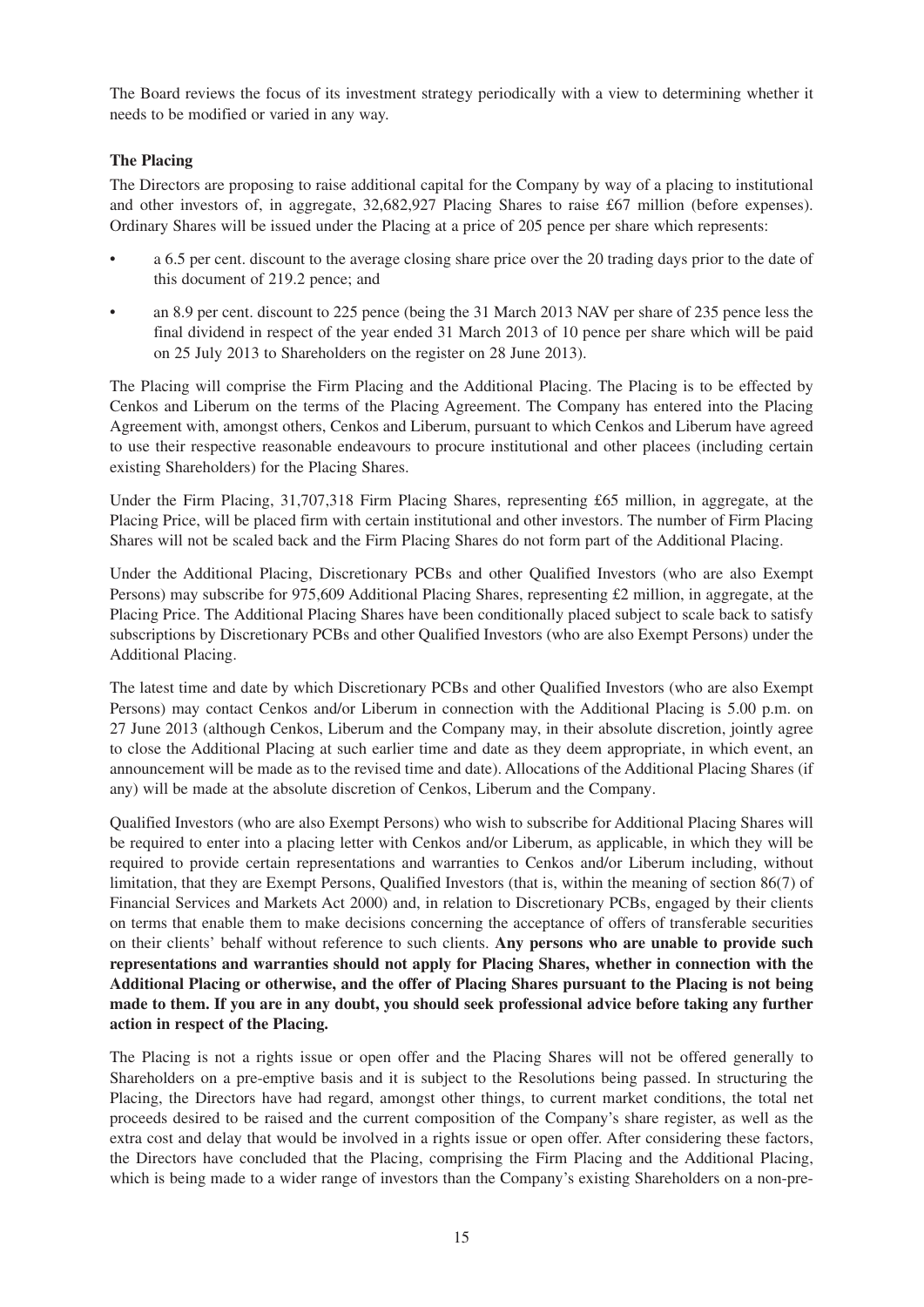emptive basis, represents the most appropriate option available to the Company for raising the additional capital required in the timeframe envisaged. The Directors are seeking the approval of Shareholders for, amongst other things, the dis-application of the pre-emption rights contained in the Articles at the Extraordinary General Meeting.

The Placing is conditional, *inter alia*, on:

- the passing of the Resolutions at the Extraordinary General Meeting by the existing Shareholders and the waiver of pre-emption rights contained in the Articles;
- the Placing Agreement becoming unconditional in all respects and not having been terminated in accordance with its terms prior to Admission; and
- Admission becoming effective by no later than 8.00 a.m. on 11 July 2013 (or such later time and/or date, being no later than 8.00 a.m. on 31 July 2013, as the Company, Cenkos and Liberum may agree).

The Placing Agreement contains certain customary warranties in favour of Cenkos and Liberum given by the Company with respect to its business and certain matters connected with the Placing. In addition, the Company has given customary indemnities to Cenkos and Liberum in connection with the Placing and their performance of services in relation to the Placing. Cenkos and Liberum have certain rights to terminate the Placing Agreement in specified circumstances.

If the Placing Agreement does not become unconditional or is terminated in accordance with its terms prior to Admission, the Firm Placing and the Additional Placing will not proceed and each investor's rights and obligations will cease and no claims will be capable of being made by any investor in respect of the Placing and any payments made by the investor will be returned as soon as possible thereafter without interest. Without prejudice to the foregoing, the Company, Cenkos and Liberum expressly reserve the right to determine, at any time prior to Admission, not to proceed with the Placing.

The Placing Shares are not being made available to the public and are not being offered or sold in any jurisdiction where it would be unlawful to do so.

The Placing Shares will, following Admission, rank in full for all dividends and *pari passu* in all other respects with the Ordinary Shares then in issue and will have the right to receive all dividends and distributions declared in respect of the issued Ordinary Share capital of the Company after Admission. The Placing Shares will not carry an entitlement to the final dividend for the year ended 31 March 2013 of 10 pence per Ordinary Share to be paid on 25 July 2013 to Shareholders on the register as at 28 June 2013.

Directors and management have committed to subscribe for, in aggregate, 53,463 Placing Shares at the Placing Price.

Application will be made to the London Stock Exchange for the Placing Shares to be admitted to trading on AIM and to the CISX to be admitted to listing on the Daily Official List of the CISX. It is expected that Admission will become effective and that dealings in the Placing Shares will commence on 11 July 2013.

#### **UK-REIT Status**

Shareholders approved the conversion of NewRiver into a UK-REIT in November 2010. The Board continues to believe that UK-REITs are a preferred structure for UK and international quoted real estate investors in UK real estate and should provide the Company with access to a broad range of investors due to the fact that the NewRiver Group will, for as long as it remains a UK-REIT, be largely exempt from future corporation tax on both rental profits and chargeable gains on disposals of investment properties.

#### **Effects of the Placing**

Warrants to subscribe for Ordinary Shares, representing, in aggregate, 3 per cent. of the Fully Diluted Share Capital were issued to Shareholders who subscribed for Ordinary Shares in the placing at First Admission. There are currently Warrants outstanding to subscribe for 811,573 Ordinary Shares.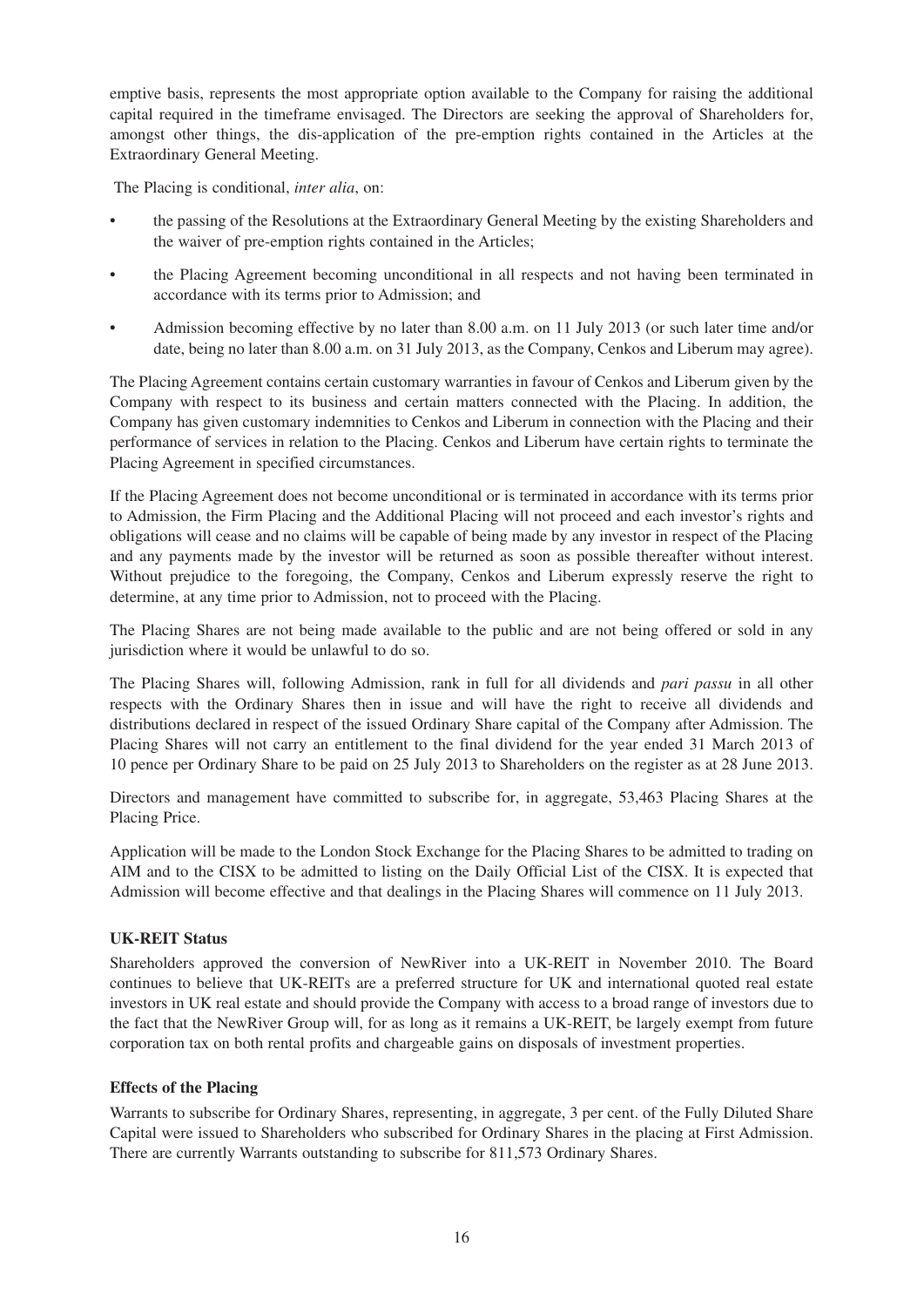NewRiver Retail CUL, a wholly-owned subsidiary of the Company, has issued £25 million of Convertible Unsecured Loan Stock.

In accordance with the terms of these instruments, the Placing is expected to result in certain adjustments to the number of Ordinary Shares that may be issued pursuant to the Warrants and the Subscription Price payable for such Ordinary Shares. It is also expected to result in an adjustment to the conversion price of the Convertible Unsecured Loan Stock.

#### *Warrant Adjustments*

The Subscription Price and/or number of Ordinary Shares relating to the Warrants is subject to adjustment in respect of dilution events, including the payment by the Company of cash or scrip dividends, any amalgamation, reorganisation, reclassification, consolidation, merger or sale of all or substantially all the Company's assets (other than in the ordinary course of the Group's business) and other dilutive events.

In particular, pursuant to the terms of the Warrant Instrument, where the Company issues any shares for a consideration per share less than the fair market value of the Ordinary Shares, then the Subscription Price for the Warrants is reduced concurrently with such issue or sale. In addition, the number of Ordinary Shares for which the Subscription Rights are exercisable under the Warrants is subject to a consequential adjustment.

As the Placing Price is 205 pence per Placing Share, which represents a discount of approximately 6.6 per cent. to 219.5 pence (being the closing mid-market price of 229.5 pence per Ordinary Share on 18 June 2013 (the last day of trading of the Ordinary Shares before publication of this document) less the final dividend for the year ended 31 March 2013 of 10p per share which has an ex-dividend date of 26 June 2013), there is expected to be a consequential downward adjustment to the Subscription Price payable by Warrant holders on exercise of their Warrants and a consequential adjustment to the number of Ordinary Shares which may be issued on exercise of the Warrants.

#### *Convertible Unsecured Loan Stock Adjustments*

Holders of Convertible Unsecured Loan Stock may convert any of their Convertible Unsecured Loan Stock into Ordinary Shares in the Company up to their expected repayment date of 31 December 2015.

In particular, pursuant to the terms of the Convertible Unsecured Loan Stock Instruments, where the Company issues any shares for a consideration per share less than the average closing mid-market price of the Ordinary Shares based on the average closing mid-market price of the Ordinary Shares for the preceding 30 business days prior to such issue or sale, then the conversion price and, therefore, conversion rate, for the Convertible Unsecured Loan Stock is reduced concurrently with such issue or sale unless, in the case of the A Convertible Unsecured Loan Stock only, Forum has utilised any pre-emption rights which may be available to it.

The conversion price is also adjusted for a range of other events including, *inter alia*, where the Company pays a dividend in excess of the amount required to be returned to Shareholders under the UK-REIT regime.

As the Placing Price is 205 pence per Placing Share, which represents a discount of approximately 6.6 per cent. to 219.5 pence (being the closing mid-market price of 229.5 pence per Ordinary Share on 18 June 2013 (the last day of trading of the Ordinary Shares before publication of this document) less the final dividend for the year ended 31 March 2013 of 10p per share which has an ex-dividend date of 26 June 2013), there is expected to be a consequential downward adjustment to the conversion price for both the A and the B Convertible Unsecured Loan Stock.

#### *Option Adjustments*

Pursuant to the rules of the CSOP, the Unapproved Plan and the Paul Roy Options, the number of Ordinary Shares under option (and in the case of options granted pursuant to the CSOP and the Unapproved Plan, the exercise price) may be adjusted by the Remuneration Committee in the event of any capitalisation issue or rights issue (other than an issue of Ordinary Shares pursuant to a scrip dividend issued by the Company) or rights offer or any other variation in the share capital of the Company including (without limitation) any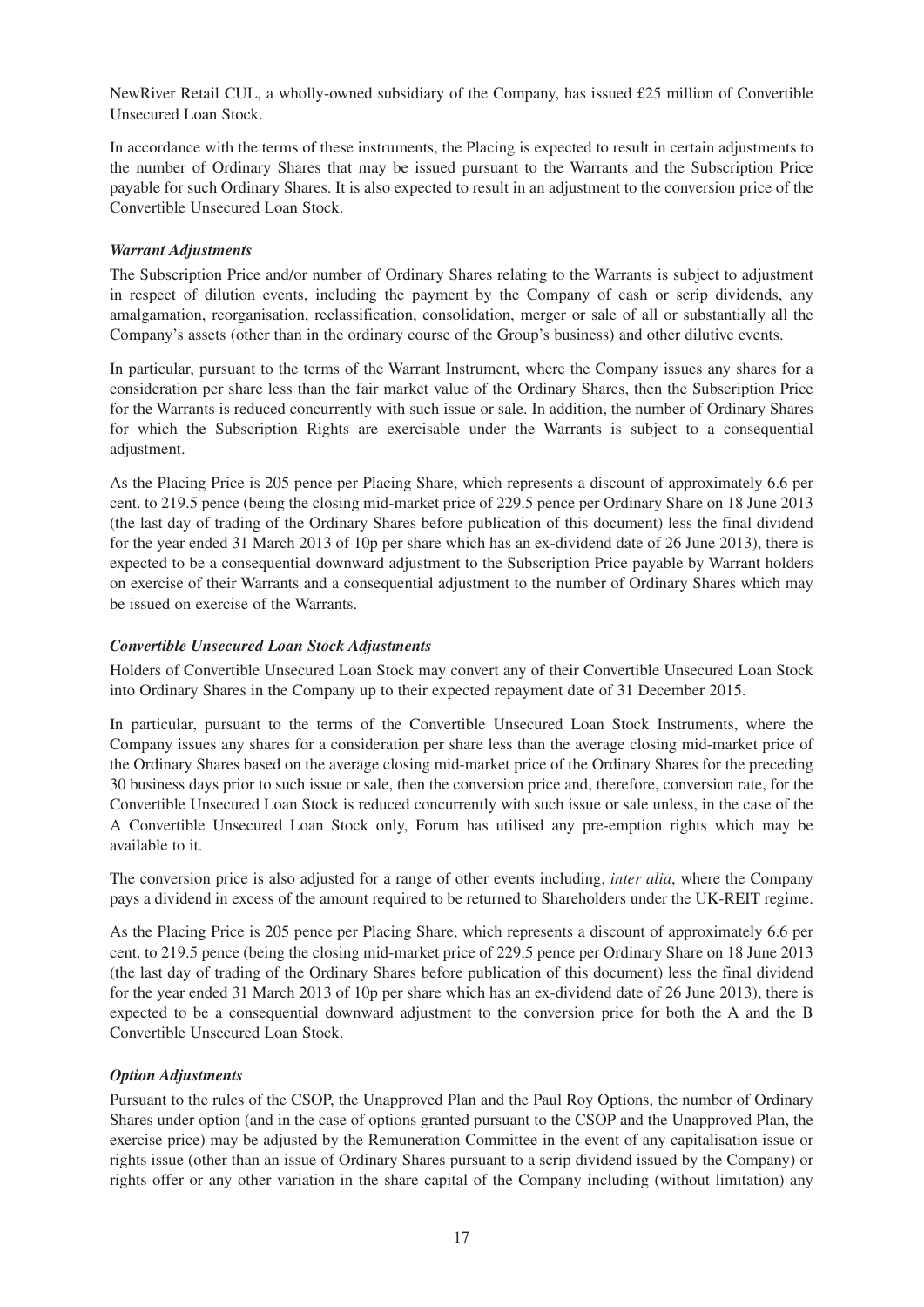consolidation, subdivision or reduction of capital. Any such adjustment will, in the case of the CSOP, require the prior approval of HMRC. Therefore, the Remuneration Committee is entitled to consider making an adjustment to the exercise price of options granted under the CSOP, the Unapproved Plan and/or the number of Ordinary Shares under the Paul Roy Option or options granted under the CSOP or the Unapproved Plan following completion of the Placing. However, the Directors do not anticipate that any such adjustment will be made.

### **Dividends and Dividend Policy**

The final dividend of 10 pence in respect of the year ended 31 March 2013 was declared on 22 May 2013 and will be paid on 25 July 2013 to Shareholders on the register on 28 June 2013. The ex-dividend date is 26 June 2013. Dividends per share for the year ended 31 March 2013 totalled 16 pence.

The dividend will be paid entirely as a PID (Property Income Distribution). PID dividends are paid, as required by UK-REIT legislation, after deduction of withholding tax at the basic rate of income tax (currently 20 per cent.). However, certain classes of shareholder may be able to claim exemption from deduction of withholding tax.

As a UK-REIT, the Group is required to comply with the UK-REIT regime's distribution condition, such that a minimum of 90 per cent. of the income profits of the Property Rental Business (as calculated, broadly, for tax purposes) are distributed within 12 months of the end of each accounting period.

In relation to the payment of dividends, on 1 July 2008, the Law came into force in Guernsey. This replaced The Companies (Guernsey) Law, 1994. One of the immediate effects of the Law was to replace the capital maintenance requirements in respect of dividend and distribution payments and the requirement for distributions to be made from distributable profits similar to that to which UK companies are subject and formerly applicable to Guernsey companies with a solvency based test. The use of the solvency test now requires the directors of a company to carry out a liquidity or cashflow test and a balance sheet solvency test before any dividend or distribution payment can be made. The test requires the board to make a future assessment by making reference to the solvency test being satisfied immediately after a distribution or dividend payment is made. If at the time a dividend or distribution payment is to be made the directors believe that the solvency test cannot be passed, then no payment may be made.

Subject to compliance with Section 304 of the Law and the satisfaction of the solvency test set out therein, it continues to be the intention of the Directors, in the event that the Placing is completed successfully, to pay such dividends as appear to be justified by the position of the Company at the relevant time and having regard to all relevant circumstances and to follow a progressive and sustainable policy towards dividends.

#### **Extraordinary General Meeting and Action to be Taken**

Set out at the end of this document is a notice convening the Extraordinary General Meeting to be held at 10.00 a.m. on Wednesday, 10 July 2013 to consider and, if thought fit, pass the Resolutions (conditional upon the Placing Agreement becoming unconditional (save for any condition relating to Admission or the passing of the Resolutions)).

Pursuant to Resolution 1, which will be proposed as an ordinary resolution, Shareholders' approval is being sought to grant the Directors authority to allot 32,682,927 Placing Shares, in aggregate, in connection with the Placing.

Pursuant to Resolution 2, which will be proposed as a special resolution, Shareholders' approval is being sought for the dis-application of the pre-emption rights set out in the Articles in relation to the allotment and issue of 32,682,927 Placing Shares, in aggregate, in connection with the Placing and, in accordance with Rule 7.3.17 of the CISX Listing Rules, the allotment and issue of the Placing Shares on a non pre-emptive basis requires the authorisation of a majority of Shareholders on the basis that the Placing Shares are being issued at a discount to the last published net asset value per Ordinary Share. As stated above, the Directors have concluded that a non pre-emptive placing is the most appropriate structure to raise the capital required in the present circumstances. Resolution 2 is therefore being proposed so as to facilitate this.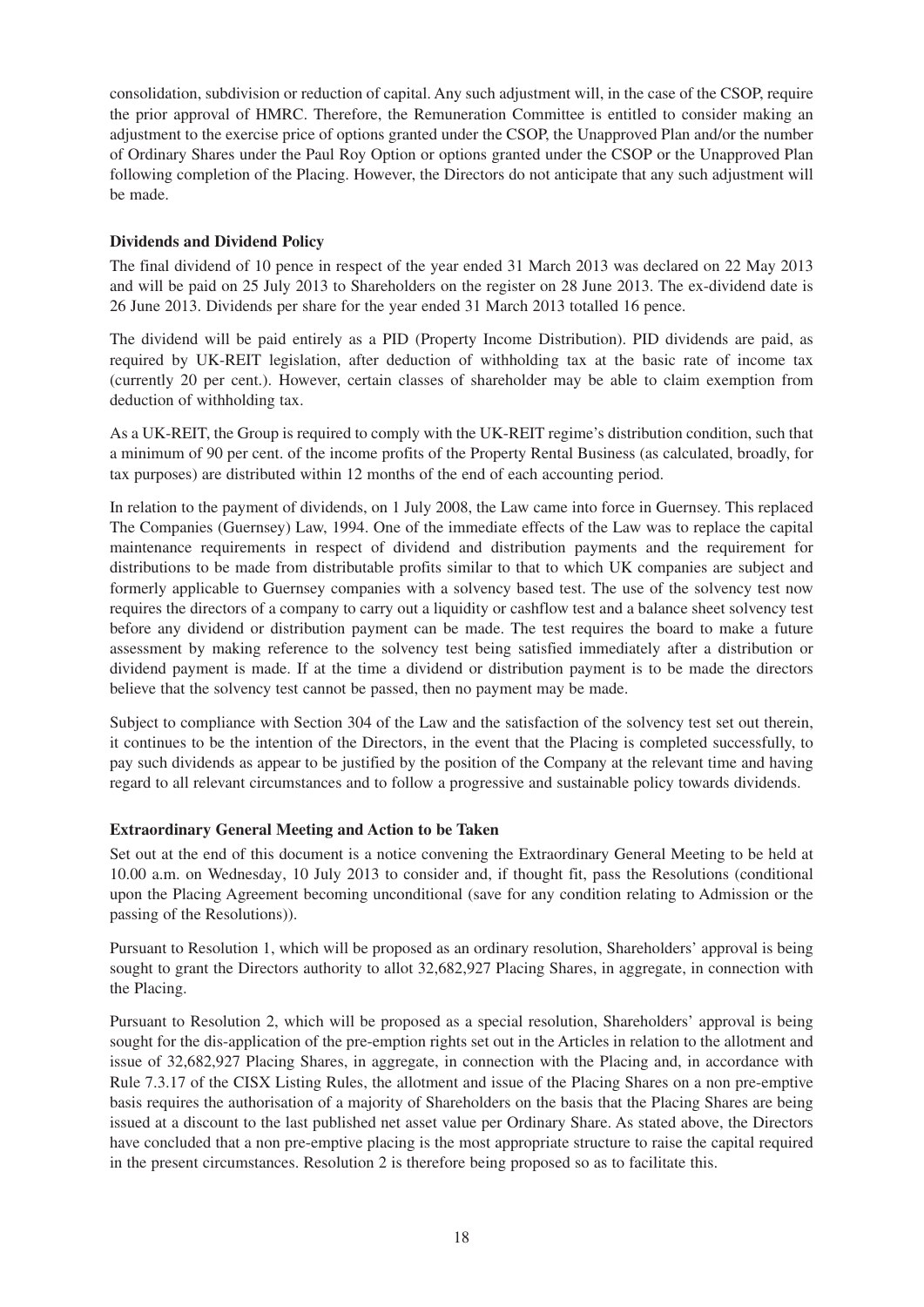Shareholders should note that the Resolutions are in addition to, and not in substitution for, the resolutions passed at the Company's annual general meeting held on 4 July 2013 and Article 6.4, which provides that the Directors shall have at their disposal up to 10 per cent. of the Company's issued shares in any calendar year for issue on such terms and conditions (including for cash consideration) and at such times and to such persons as the Board may determine without such issue requiring resolution of the Shareholders.

**A Form of Proxy for use by Shareholders at the EGM is enclosed. Whether or not you propose to attend the EGM, you are requested to complete and sign the Form of Proxy in accordance with the instructions printed thereon and return it to the Company's registrars, Capita Registrars, at PXS, 34 Beckenham Road, Beckenham, BR3 4TU, as soon as possible and in any event so as to be received no later than 10.00 a.m. on Monday, 8 July 2013.**

**CREST members who wish to appoint a proxy or proxies by utilising the CREST electronic proxy appointment service may do so for the EGM and any adjournment(s) thereof by utilising the procedures described in the CREST Manual. CREST personal members or other CREST sponsored members, and those CREST members who have appointed (a) voting service provider(s), should refer to their CREST sponsor or voting service provider(s), who will be able to take the appropriate action on their behalf.**

**In order for a proxy appointment made by means of CREST to be valid, the appropriate CREST message (a "CREST Proxy Instruction") must be properly authenticated in accordance with Euroclear's specifications and must contain the information required for such instructions, as described in the CREST Manual. The message must be transmitted so as to be received by Capita Registrars (ID RA10), by 10.00 a.m. on Monday, 8 July 2013. For this purpose, the time of receipt will be taken to be the time (as determined by the timestamp applied to the message by the CREST Applications Host) from which Capita Registrars is able to retrieve the message by enquiry to CREST in the manner prescribed by CREST.**

**The completion and return of the Form of Proxy (or the electronic appointment of a proxy) will not preclude you from attending the EGM and voting in person should you wish to do so.**

#### **Recommendation**

For the reasons set out above, the Directors consider the Placing and the passing of the Resolutions to be in the best interests of the Company and its Shareholders as a whole.

**Accordingly, your Directors unanimously recommend that Shareholders vote in favour of the Resolution as the Directors intend to do in respect of their own shareholdings which, in aggregate, amount to 2,252,794 Ordinary Shares, representing approximately 6.5 per cent. of the existing issued ordinary share capital of the Company as at 18 June 2013, being the latest practicable date prior to the publication of this document.**

#### **Responsibility**

The Directors, whose names are set out on page 11 of this document, accept responsibility for the information set out in this document. To the best of the knowledge and belief of the Directors (who have taken reasonable care to ensure that such is the case), the information contained in this document is in accordance with the facts and does not omit anything likely to affect the import of such information.

Yours faithfully

**Paul Roy** *Chairman*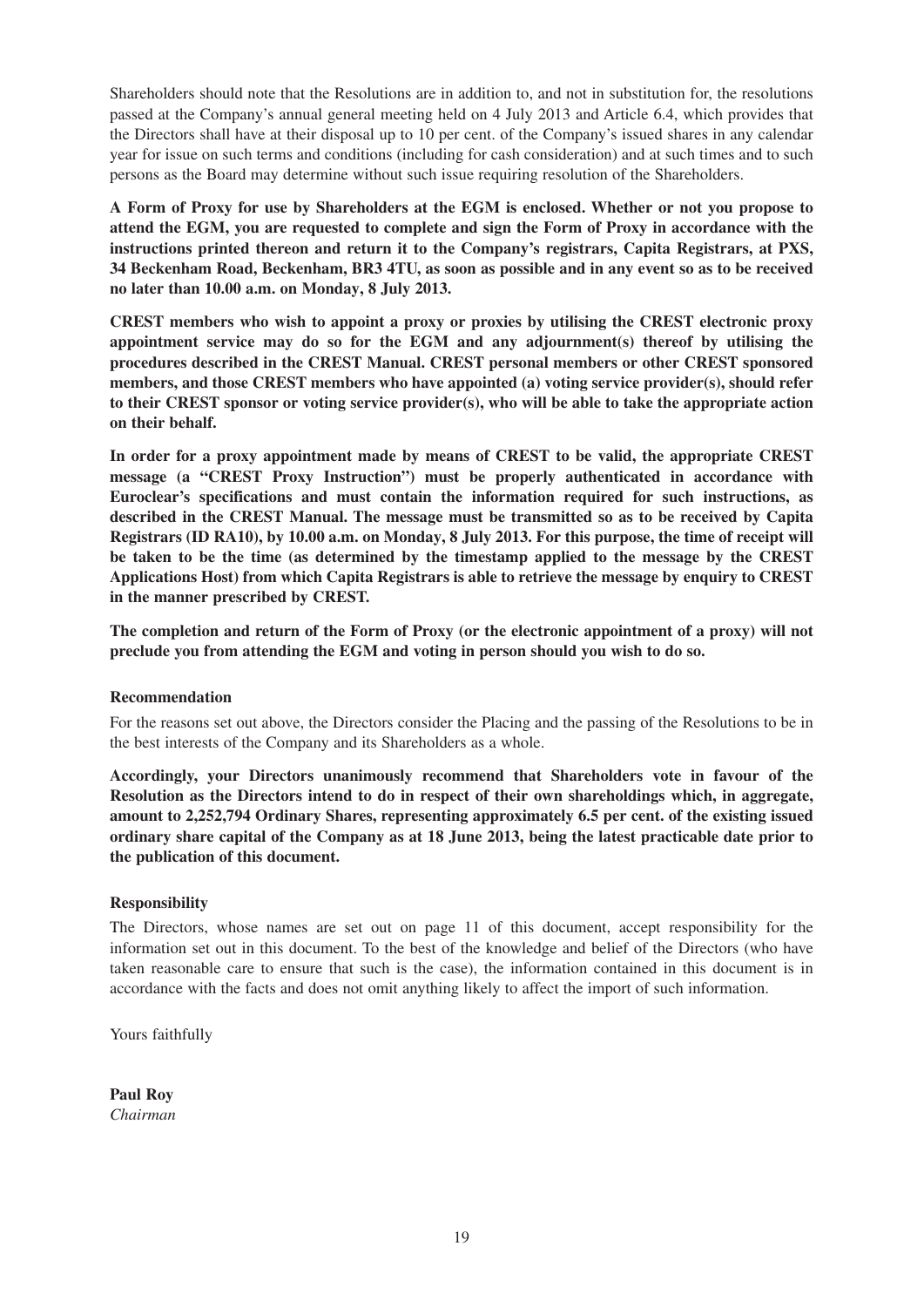## **ADDITIONAL INFORMATION**

#### **Documents on Display**

Copies of the following documents will be available for inspection at the registered office of the Company in Guernsey and at the offices of Eversheds LLP at One Wood Street, London EC2V 7WS during usual business hours on any day (Saturdays, Sundays and public holidays excepted) from the date of this document for a period of 14 days or until Admission, whichever is the longer period:

- 1. the 2011 Admission Document;
- 2. this document;
- 3. the 2013 Annual Accounts;
- 4. a letter from Colliers International Property Advisers UK LLP confirming that there has been no material change to the valuation of the NewRiver wholly owned properties as at 31 March 2013 up until the date of this document;
- 5. a supplementary document for the purpose of applying for admission to listing of the Placing Shares on the CISX,

 (such documents forming the "Listing Document" for the purposes of the CISX Listing Rules, the information particulars for the purposes of the Registered Collective Investment Scheme Rules 2008 and the prospectus for the purposes of the Prospectus Rules 2008 issued by the Commission); and

6. the memorandum of incorporation of the Company and the Articles.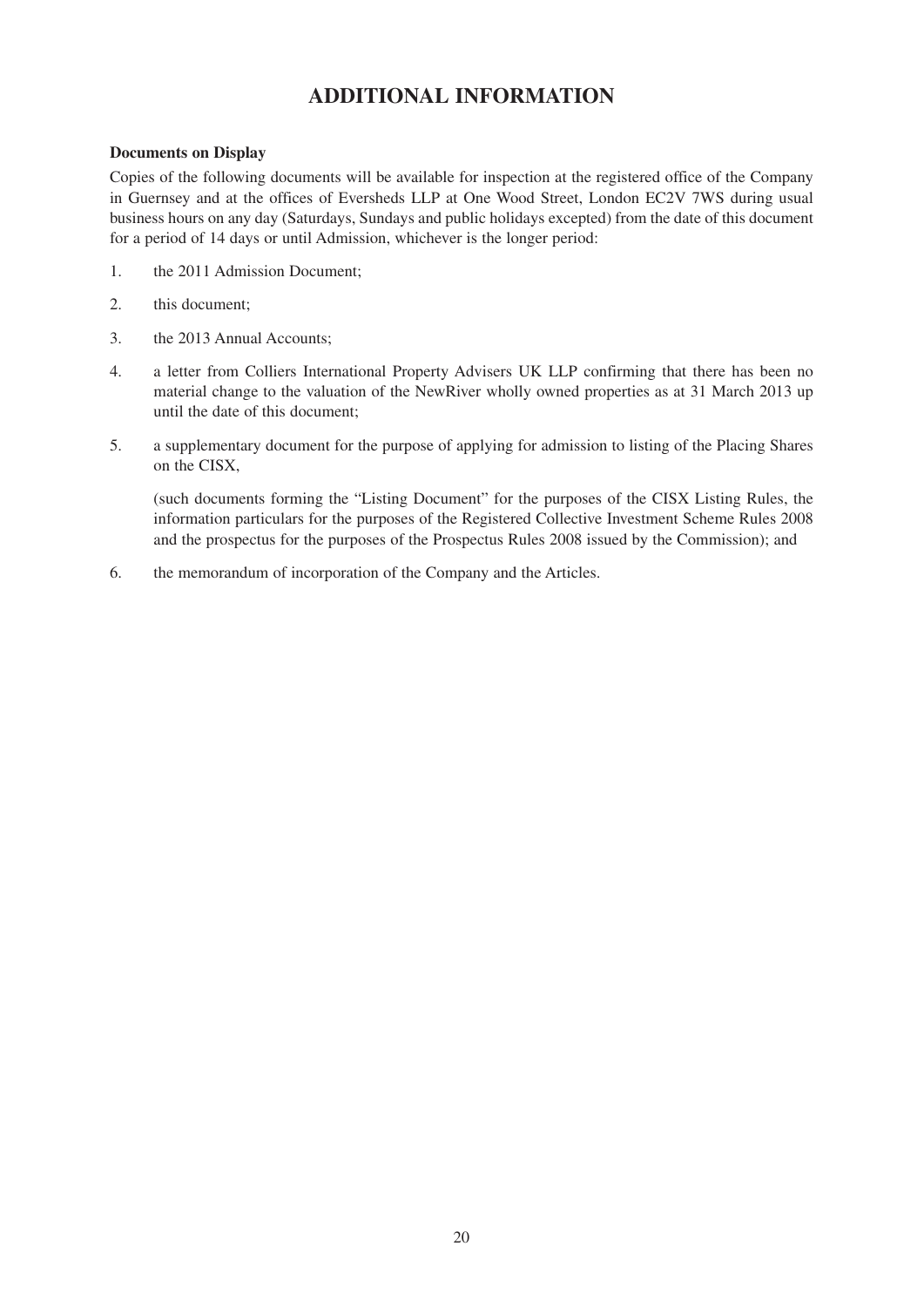### **NOTICE OF EXTRAORDINARY GENERAL MEETING**

### **NEWRIVER RETAIL LIMITED**

**NOTICE IS HEREBY GIVEN** that an Extraordinary General Meeting of NewRiver Retail Limited (the "**Company**") will be held at the offices of Pelham Bell Pottinger at 6th Floor, Holborn Gate, 330 High Holborn, London WC1V 7QD on Wednesday, 10 July 2013 at 10.00 a.m. for the purpose of considering and, if thought fit, passing the following resolutions, of which Resolution 1 will be proposed as an ordinary resolution and Resolution 2 will be proposed as a special resolution:

#### **ORDINARY RESOLUTION**

#### **1. THAT:**

subject to the Placing Agreement (as such expression is defined in the Circular of which this Notice of General Meeting forms part (the "**Circular**")) becoming unconditional (save for any condition relating to Admission (as such expression is defined in the Circular) or the passing of the Resolutions set out in this Notice of Extraordinary General Meeting), in addition to all existing powers and authorities conferred upon them and to the extent required by Sections 292 and 293 (or otherwise) of The Companies (Guernsey) Law, 2008 (as amended from time to time), the Directors be generally and unconditionally authorised to allot an aggregate of 32,682,927 ordinary shares in the share capital of the Company as described in the Company's Articles of Incorporation (or to grant options, warrants or other rights in respect of shares in the Company (the "**Rights**")) pursuant to or in connection with the Placing (as such expression is defined in the Circular).

#### **SPECIAL RESOLUTION**

#### **2. THAT:**

subject to the Placing Agreement (as such expression is defined in the Circular) becoming unconditional (save for any condition relating to Admission (as such expression is defined in the Circular) or the passing of the Resolutions set out in this Notice of Extraordinary General Meeting) and to the passing of the Resolution 1 set out in this Notice of Extraordinary General Meeting, in addition to all existing powers and authorities conferred upon them, the Company hereby determines pursuant to Article 6.2 of the Company's Articles of Incorporation that the provisions of Article 6.2 and any pre-emption rights included therein shall not apply in respect of the proposed allotment and issue for cash of the Placing Shares (as such expression is defined in the Circular) at the Placing Price (as such expression is defined in the Circular) pursuant to or in connection with the Placing (as such expression is defined in the Circular) and for the purpose of listing rule 7.3.17 of the CISX Listing Rules, the Directors be and are hereby empowered to issue the Placing Shares notwithstanding that the Placing Shares will be issued at a discount of 12.8 per cent. to the Company's last published net asset value of 235 pence per share on 31 March 2013, and that the Directors be and are hereby empowered to issue any such Placing Shares as if Article 6.2 and any pre-emption rights included therein did not apply to any such allotment and issue, provided that this power shall be limited to the allotment of the Placing Shares.

#### **BY ORDER OF THE BOARD**

**Caroline Tolhurst** *Company Secretary* 

Date: 19 June 2013

*Registered Office:* Old Bank Chambers La Grande Rue St Martin's Guernsey GY4 6RT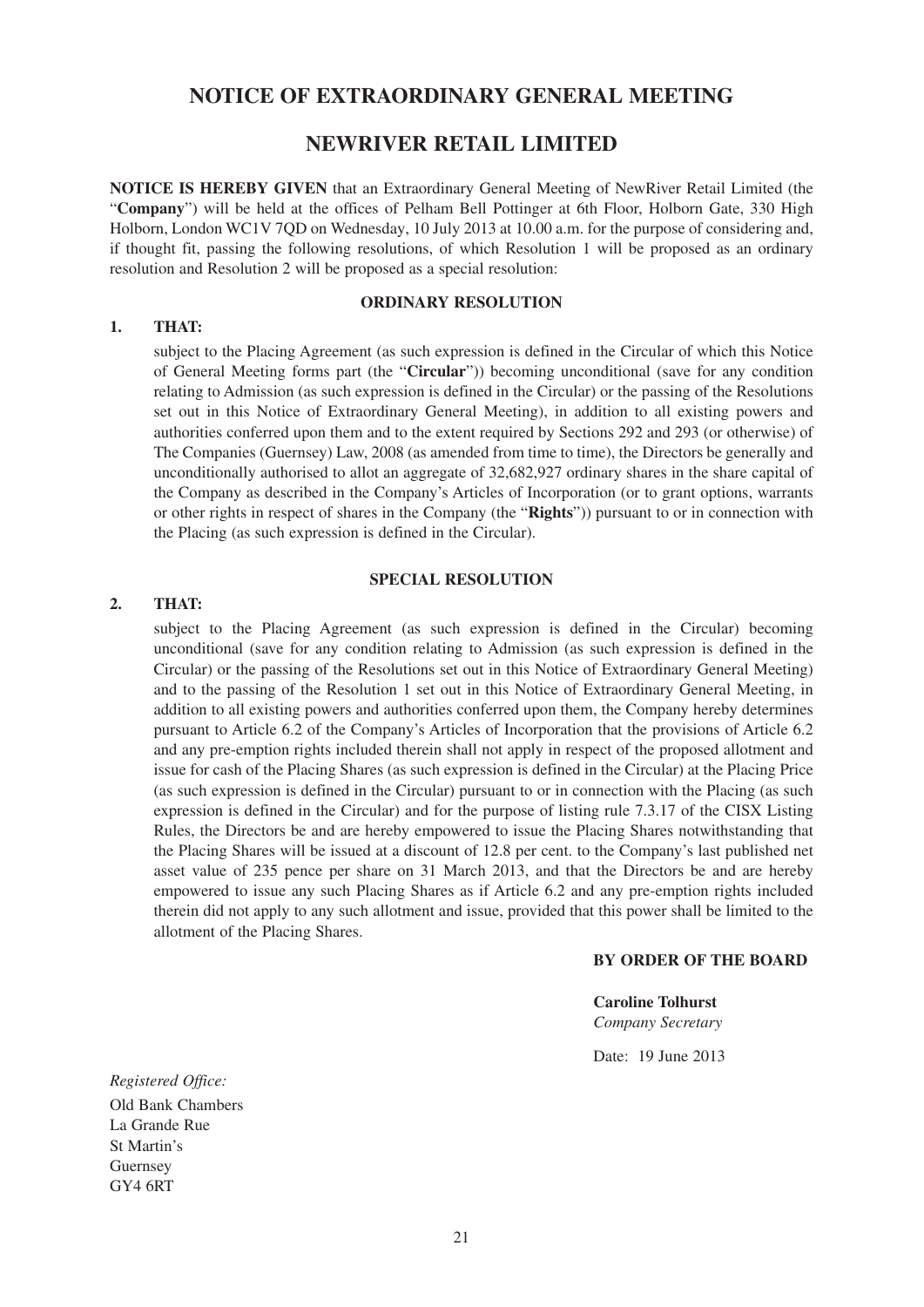#### **Notes:**

- (i) Any member entitled to attend, speak and vote at the meeting convened by the above notice is entitled to appoint one or more proxies to exercise all or any of his rights to attend, speak and vote at a meeting of the Company. A proxy need not be a member of the Company.
- (ii) A member may appoint more than one proxy in relation to a meeting, provided that each proxy is appointed to exercise rights attached to a different share or shares held by him.
- (iii) To be valid the enclosed Form of Proxy for the Extraordinary General Meeting together with the power of attorney or other authority, if any, under which it is signed or a notarially certified or office copy thereof must be deposited by 10.00 a.m. on Monday, 8 July 2013 at the offices of the Company's registrars, Capita Registrars at PXS, 34 Beckenham Road, Beckenham, BR3 4TU.
- (iv) Completion of the Form of Proxy or submission of a valid electronic proxy appointment will not prevent you from attending and voting in person.
- (v) Pursuant to regulation 41 of the Uncertificated Securities Regulations 2001, only Shareholders registered in the register of members of the Company as at 6.00 p.m. on 8 July 2013 shall be entitled to attend and vote at the Extraordinary General Meeting in respect of the number of shares registered in their name at such time. If the Extraordinary General Meeting is adjourned, the time by which a person must be entered on the register of members of the Company in order to have the right to attend and vote at the adjourned meeting is 6.00 p.m. on the day two days before the date fixed for the adjourned meeting. Changes to the register of members after the relevant times shall be disregarded in determining the rights of any person to attend or vote at the meeting.
- (vi) CREST members who wish to appoint a proxy or proxies by utilising the CREST electronic proxy appointment service may do so for the Extraordinary General Meeting and any adjournment(s) thereof by utilising the procedures described in the CREST Manual. CREST personal members or other CREST sponsored members, and those CREST members who have appointed (a) voting service provider(s), should refer to their CREST sponsor or voting service provider(s), who will be able to take the appropriate action on their behalf.
- (vii) In order for a proxy appointment made by means of CREST to be valid, the appropriate CREST message (a "**CREST Proxy Instruction**") must be properly authenticated in accordance with Euroclear UK & Ireland's specifications and must contain the information required for such instructions, as described in the CREST Manual. The message must be transmitted so as to be received by Capita Registrars (ID RA10), by 10.00 a.m. on Monday, 8 July 2013. For this purpose, the time of receipt will be taken to be the time (as determined by the timestamp applied to the message by the CREST Applications Host) from which Capita Registrars is able to retrieve the message by enquiry to CREST in the manner prescribed by CREST.
- (viii) CREST members and, where applicable, their CREST sponsors or voting service providers should note that Euroclear UK & Ireland does not make available special procedures in CREST for any particular messages. Normal system timings and limitations will therefore apply in relation to the input of CREST Proxy Instructions. It is the responsibility of the CREST member concerned to take (or, if the CREST member is a CREST personal member or sponsored member or has appointed (a) voting service provider(s), to procure that his CREST sponsor or voting service provider(s) take(s)) such action as shall be necessary to ensure that a message is transmitted by means of the CREST system by any particular time. In this connection, CREST members and, where applicable, their CREST sponsors or voting service providers are referred, in particular, to those sections of the CREST Manual concerning practical limitations of the CREST system and timings.

The Company may treat as invalid a CREST Proxy Instruction in the circumstances set out in Regulation 35(5) (a) of the Uncertificated Securities Regulations 2001.

(ix) In the case of joint holders, the vote of the senior who tenders a vote whether in person or by proxy will be accepted to the exclusion of the votes of the other joint holders and for this purpose seniority will be determined by the order in which the names stand in the register of members of the Company in respect of the relevant joint holding.